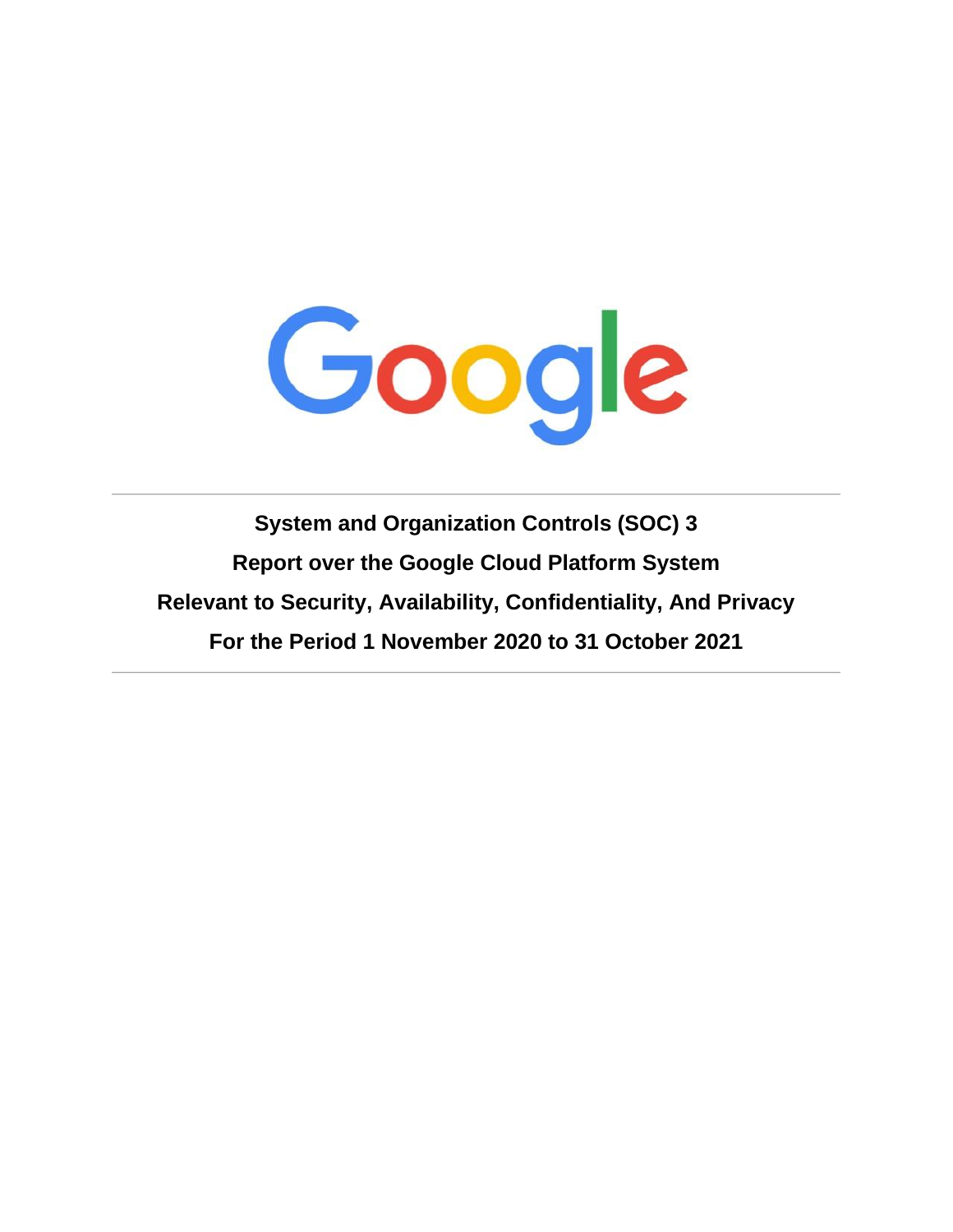

Google LLC 1600 Amphitheatre Parkway Mountain View, CA, 94043

650 253-0000 main Google.com

# **Management's Report of Its Assertions on the Effectiveness of Its Controls Over the Google Cloud Platform System Based on the Trust Services Criteria for security, availability, confidentiality, and privacy**

We, as management of Google LLC ("Google" or "the Company") are responsible for:

- Identifying the Google Cloud Platform System (System) and describing the boundaries of the System, which are presented in Attachment A
- Identifying our service commitments and system requirements
- Identifying the risks that would threaten the achievement of its service commitments and system requirements that are the objectives of our System, which are presented in Attachment B
- Identifying, designing, implementing, operating, and monitoring effective controls over the System to mitigate risks that threaten the achievement of the service commitments and system requirements
- Selecting the trust services categories that are the basis of our assertion

We assert that the controls over the System were effective throughout the period 1 November 2020 to 31 October 2021, to provide reasonable assurance that the service commitments and system requirements were achieved based on the criteria relevant to security, availability, confidentiality, and privacy set forth in the AICPA's TSP section 100, *2017 Trust Services Criteria for Security, Availability, Processing Integrity, Confidentiality, and Privacy.*

Very truly yours,

**Google LLC** 22 December 2021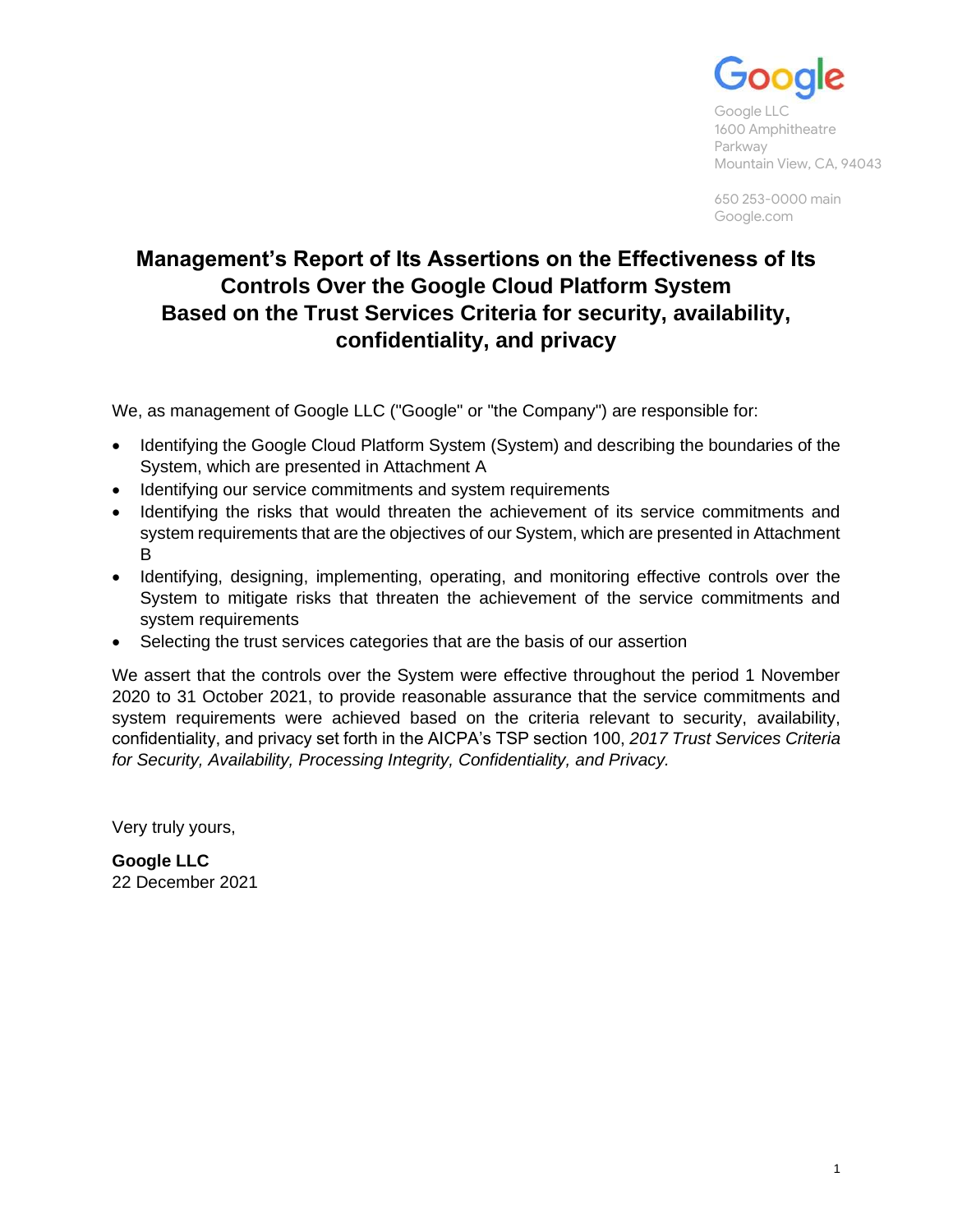

Ernst & Young LLP 303 Almaden Boulevard Fax: +1 408 947 5717 San Jose, CA 95110

Tel: +1 408 947 5500 ey.com

# **Report of Independent Accountants**

To the Management of Google LLC:

*Scope*

We have examined management's assertion, contained within the accompanying "Management's Report of its Assertions on the Effectiveness of Its Controls Over the Google Cloud Platform System Based on the Trust Services Criteria for Security, Availability, Confidentiality, and Privacy" (Assertion), that Google's controls over the Google Cloud Platform System (System) were effective throughout the period 1 November 2020 to 31 October 2021, to provide reasonable assurance that its service commitments and system requirements were achieved based on the criteria relevant to security, availability, confidentiality, and privacy (applicable trust services criteria) set forth in the AICPA's TSP section 100, *2017 Trust Services Criteria for Security, Availability, Processing Integrity, Confidentiality, and Privacy.*

# *Management's Responsibilities*

Google's management is responsible for its assertion, selecting the trust services categories and associated criteria on which its assertion is based, and having a reasonable basis for its assertion. It is also responsible for:

- Identifying the Google Cloud Platform System (System) and describing the boundaries of the System
- Identifying the service commitments and system requirements and the risks that would threaten the achievement of the service commitments and service requirements that are the objectives of the System
- Identifying, designing, implementing, operating, and monitoring effective controls over the System to mitigate risks that threaten the achievement of the service commitments and system requirements

# *Our Responsibilities*

Our responsibility is to express an opinion on the Assertion, based on our examination. Our examination was conducted in accordance with attestation standards established by the American Institute of Certified Public Accountants. Those standards require that we plan and perform our examination to obtain reasonable assurance about whether management's assertion is fairly stated, in all material respects. An examination involves performing procedures to obtain evidence about management's assertion, which includes: (1) obtaining an understanding of Google's relevant security, availability, confidentiality, and privacy policies, processes and controls, (2) testing and evaluating the operating effectiveness of the controls, and (3) performing such other procedures as we considered necessary in the circumstances. The nature, timing, and extent of the procedures selected depend on our judgment, including an assessment of the risk of material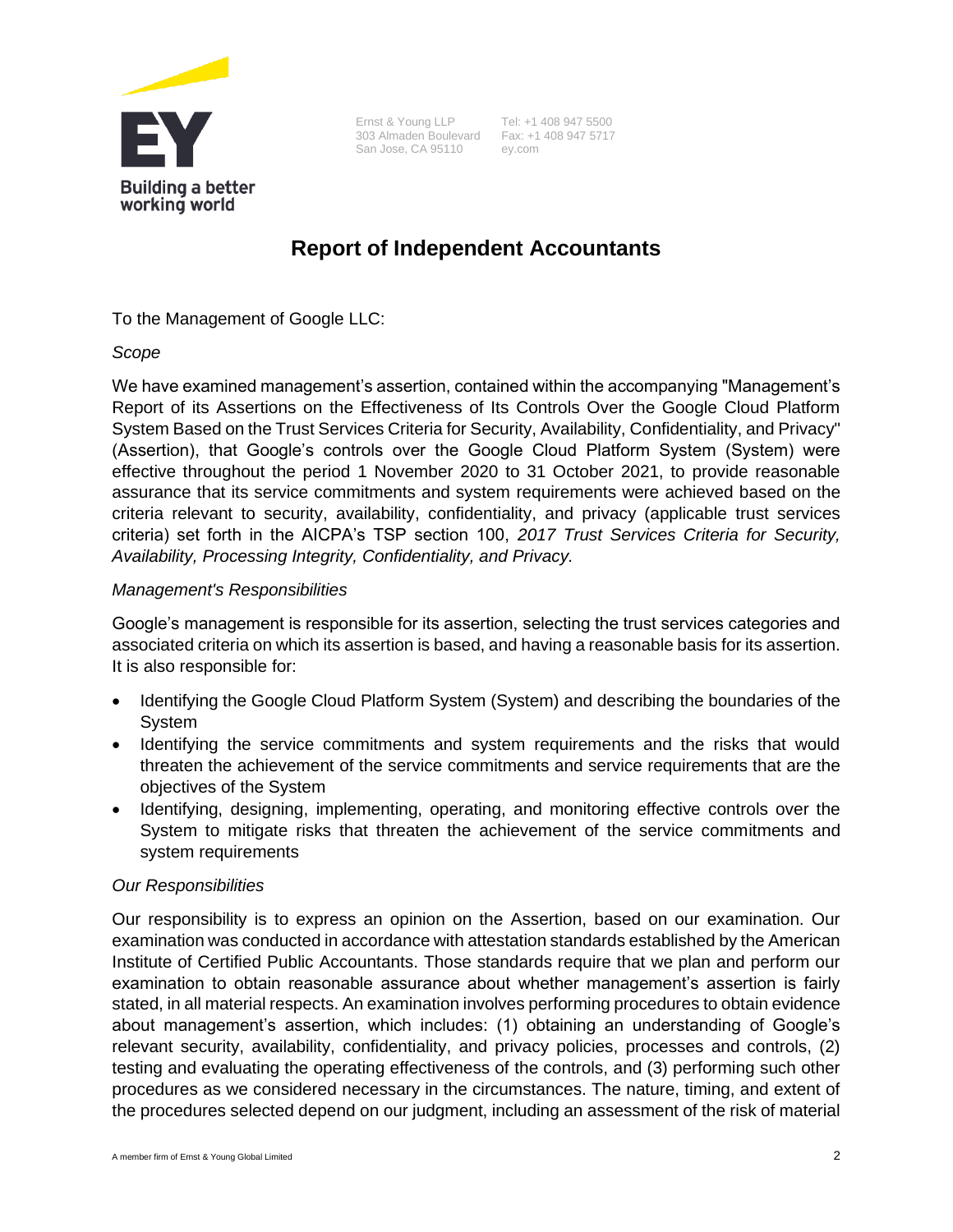

misstatement, whether due to fraud or error. We believe that the evidence obtained during our examination is sufficient to provide a reasonable basis for our opinion.

Our examination was not conducted for the purpose of evaluating Google's cybersecurity risk management program. Accordingly, we do not express an opinion or any other form of assurance on its cybersecurity risk management program.

# *Inherent limitations*

Because of their nature and inherent limitations, controls may not prevent, or detect and correct, all misstatements that may be considered relevant. Furthermore, the projection of any evaluations of effectiveness to future periods, or conclusions about the suitability of the design of the controls to achieve Google's service commitments and system requirements, is subject to the risk that controls may become inadequate because of changes in conditions, that the degree of compliance with such controls may deteriorate, or that changes made to the system or controls, or the failure to make needed changes to the system or controls, may alter the validity of such evaluations. Examples of inherent limitations of internal controls related to security include (a) vulnerabilities in information technology components as a result of design by their manufacturer or developer; (b) breakdown of internal control at a vendor or business partner; and (c) persistent attackers with the resources to use advanced technical means and sophisticated social engineering techniques specifically targeting the entity.

# *Opinion*

In our opinion, Google's controls over the system were effective throughout the period 1 November 2020 to 31 October 2021, to provide reasonable assurance that its service commitments and system requirements were achieved based on the applicable trust services criteria.

Ernet + Young LLP

22 December 2021 San Jose, CA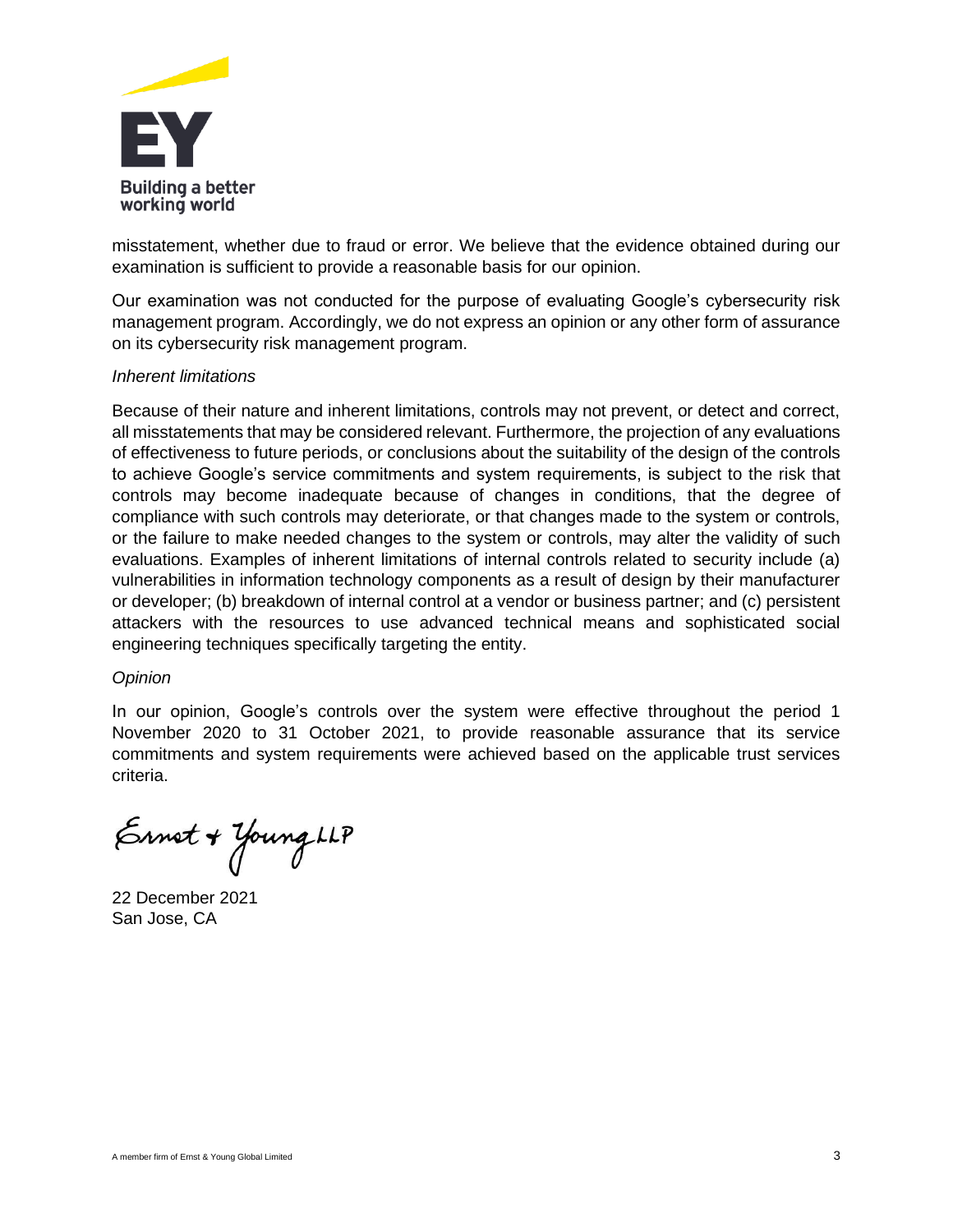

Google LLC 1600 Amphitheatre Parkway Mountain View, CA, 94043

650 253-0000 main Google.com

# **Attachment A - Google Cloud Platform System**

# **Overview**

Google LLC ("Google" or "the Company"), an Alphabet subsidiary, is a global technology service provider focused on improving the ways people connect with information. Google's innovations in web search and advertising have made Google's website one of the most viewed Internet destinations and its brand among the most recognized in the world. Google maintains one of the world's largest online index of websites and other content, and makes this information freely available to anyone with an Internet connection. Google's automated search technology helps people obtain nearly instant access to relevant information from their vast online index.

Google Cloud Platform provides Infrastructure as a Service (IaaS), Software as a Service (SaaS), and Platform as a Service (PaaS), allowing businesses and developers to build and run any or all of their applications on Google's Cloud infrastructure. Customers can benefit from performance, scale, reliability, ease-of-use, and a pay-as-you-go cost model.

Google's product offerings for Google Cloud Platform (GCP) provide the unique advantage of leveraging the resources of Google's core engineering team while also having a dedicated team to develop solutions for the corporate market. As a result, these Google offerings are positioned to innovate at a rapid rate and provide the same level of service that users are familiar with on google.com.

Google Cloud Platform includes the following services, hereafter described collectively as "Google Cloud Platform" or "GCP":

- Artificial Intelligence (AI) and Machine Learning (ML) innovative, scalable machine learning services, with pre-trained models and the ability to generate tailored models
- Application Programming Interface (API) Management develop, deploy, and manage APIs on any Google Cloud back end
- Compute a range of computing options tailored to match the size and needs of any organization
- Data Analytics tools to capture, process, store and analyze data on a single platform
- Databases migrate, manage, and modernize data with secure, reliable, and highly available relational and nonrelational databases
- Developer Tools a collection of tools and libraries that help development teams work more quickly and effectively
- Healthcare and Life Sciences healthcare solution to protect sensitive data and maintain compliance with numerous requirements across various domains, geographies, and workloads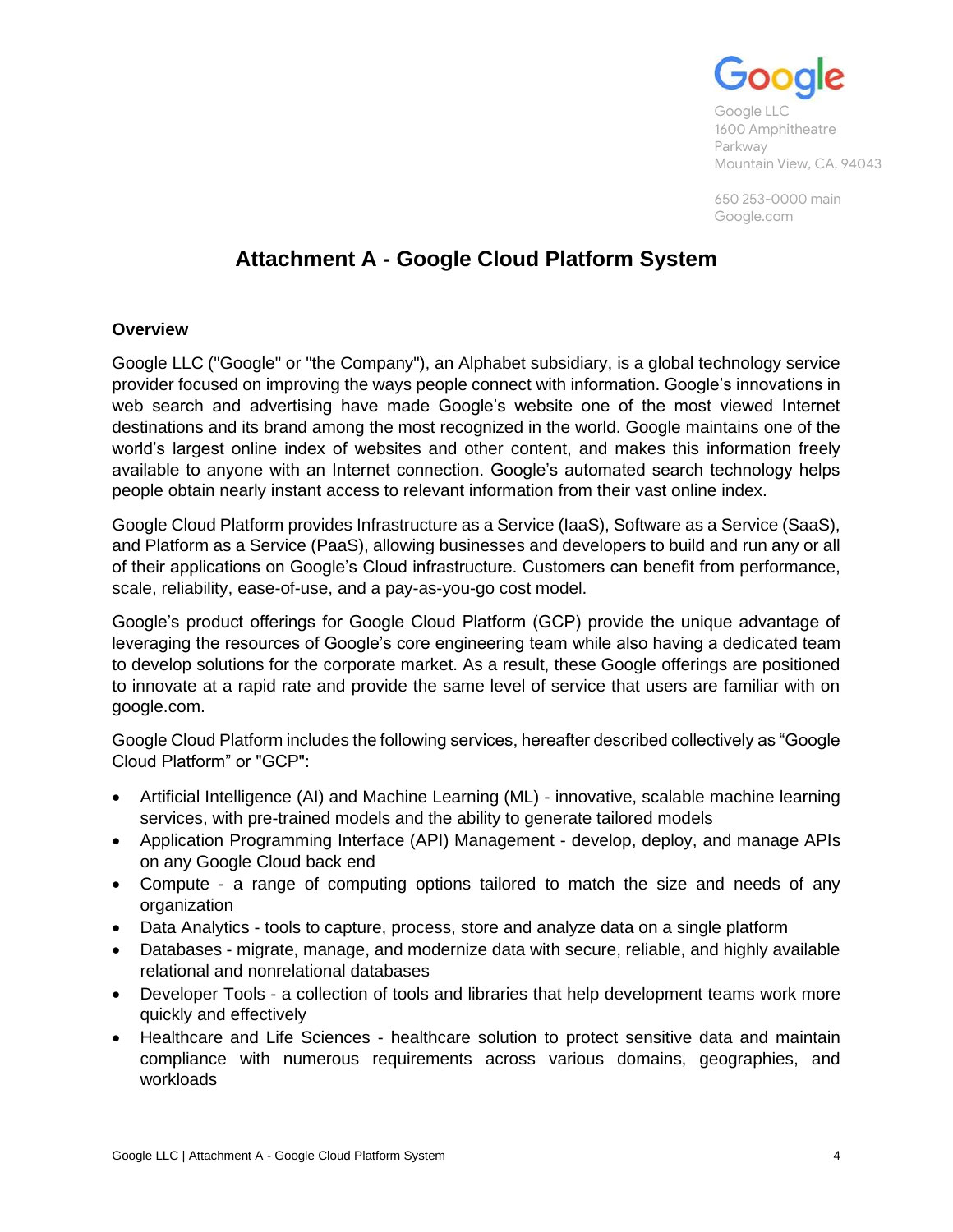- Hybrid and Multi-cloud connect on-premises or existing cloud infrastructure with Google Cloud's scalability and innovation
- Internet of Things (IoT) scalable, fully-managed IoT cloud services to connect, process, store, and analyze data at the edge and in the cloud
- Management Tools manage apps on GCP with a web-based console, mobile app, or Cloud Shell for real time monitoring, logging, diagnostics, and configuration
- Media and Gaming build user experiences and empower developers by minimizing infrastructure complexity and accelerating data insights
- Migration large-scale, secure online data transfers to Google Cloud Storage and databases
- Networking a private network using software-defined networking and distributed systems technologies to host and deliver services around the world
- Operations suite of products to monitor, troubleshoot, and improve application performance on Google Cloud environments
- Security and Identity manage the security and access to cloud assets, supported by Google's own protection of its infrastructure
- Serverless Computing deploy functions or apps as source code or as containers without worrying about the underlying infrastructure. Build full stack serverless applications with Google Cloud's storage, databases, machine learning, and more
- Storage scalable storage options and varieties for different needs and price points
- Other additional GCP services supporting e-commerce, procurement, billing, and petabytescale scientific analysis and visualization of geospatial datasets

The Google Cloud Platform products covered in this system description consist of the following services:

- Artificial Intelligence (AI) and Machine Learning (ML)
	- AI Platform Data Labeling
	- AI Platform Neural Architecture Search (NAS)\*
	- AI Platform Training and Prediction
	- AutoML Natural Language
	- AutoML Tables
	- AutoML Translation
	- AutoML Video
	- AutoML Vision
	- Contact Center AI (CCAI)\*
	- Cloud Natural Language API
	- Cloud Translation
	- Cloud Vision
	- Dialogflow
	- Document AI
	- Insights
	- Notebooks (formerly AI Platform Notebooks)
	- Speech-to-Text
	- **Talent Solution**
	- Text-to-Speech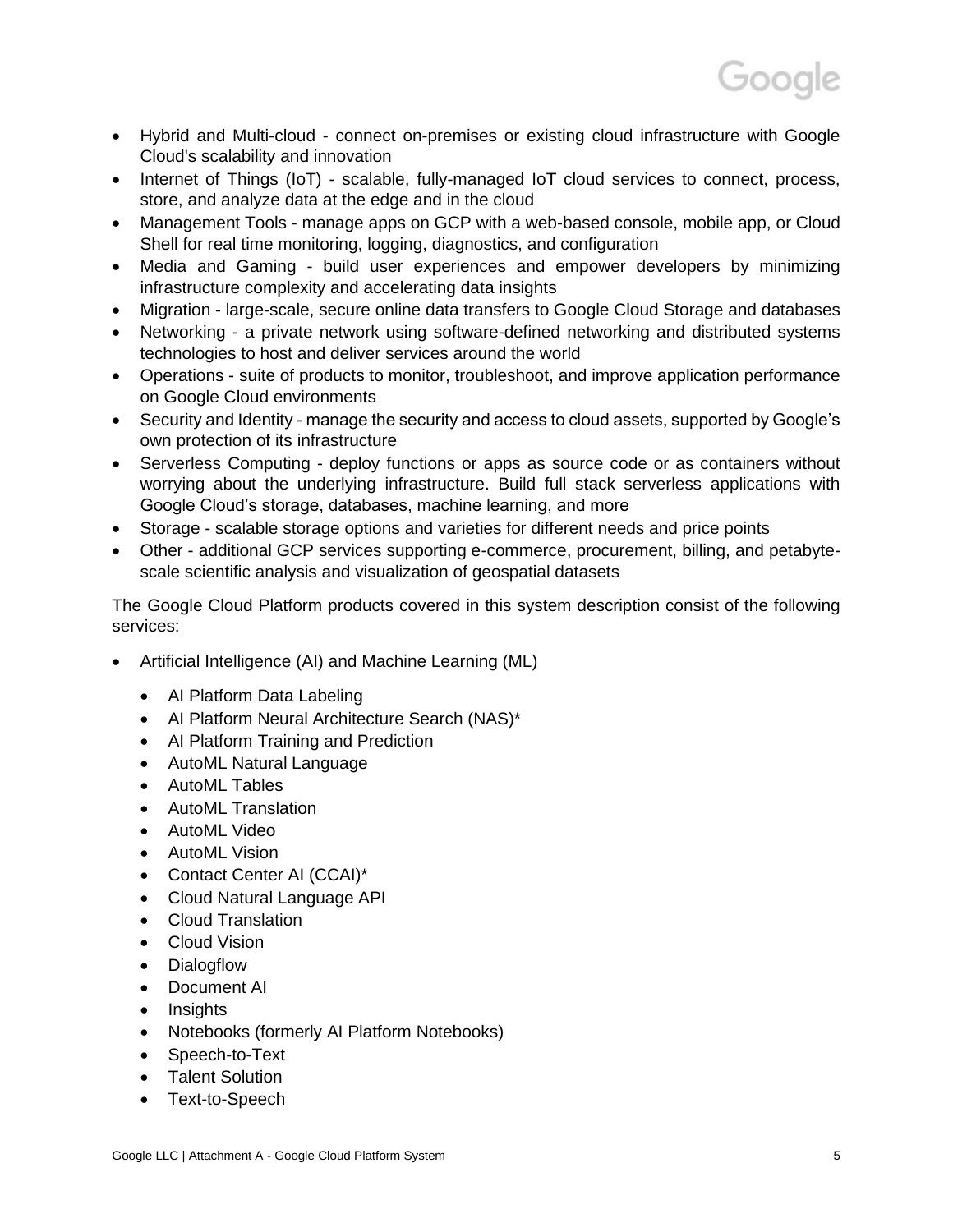- Vertex AI (formerly AI Platform)
- Video Intelligence API
- Application Programming Interface (API) Management
	- Apigee
	- API Gateway
	- Cloud Endpoints
- Compute
	- App Engine
	- Compute Engine
- Data Analytics
	- BigQuery
	- Cloud Composer
	- Cloud Data Fusion
	- Cloud Life Sciences (formerly Google Genomics)
	- Data Catalog
	- Dataflow
	- Datalab
	- Dataproc
	- Data Studio
	- Pub/Sub
- Databases
	- Cloud Bigtable
	- Cloud Spanner
	- Cloud SQL
	- Datastore
	- Firestore
	- Lux
	- Memorystore
- Developer Tools
	- Artifact Registry
	- Cloud Build
	- Cloud SDK
	- Cloud Source Repositories
	- Container Registry
	- Firebase Test Lab
- Healthcare and Life Sciences
	- Cloud Healthcare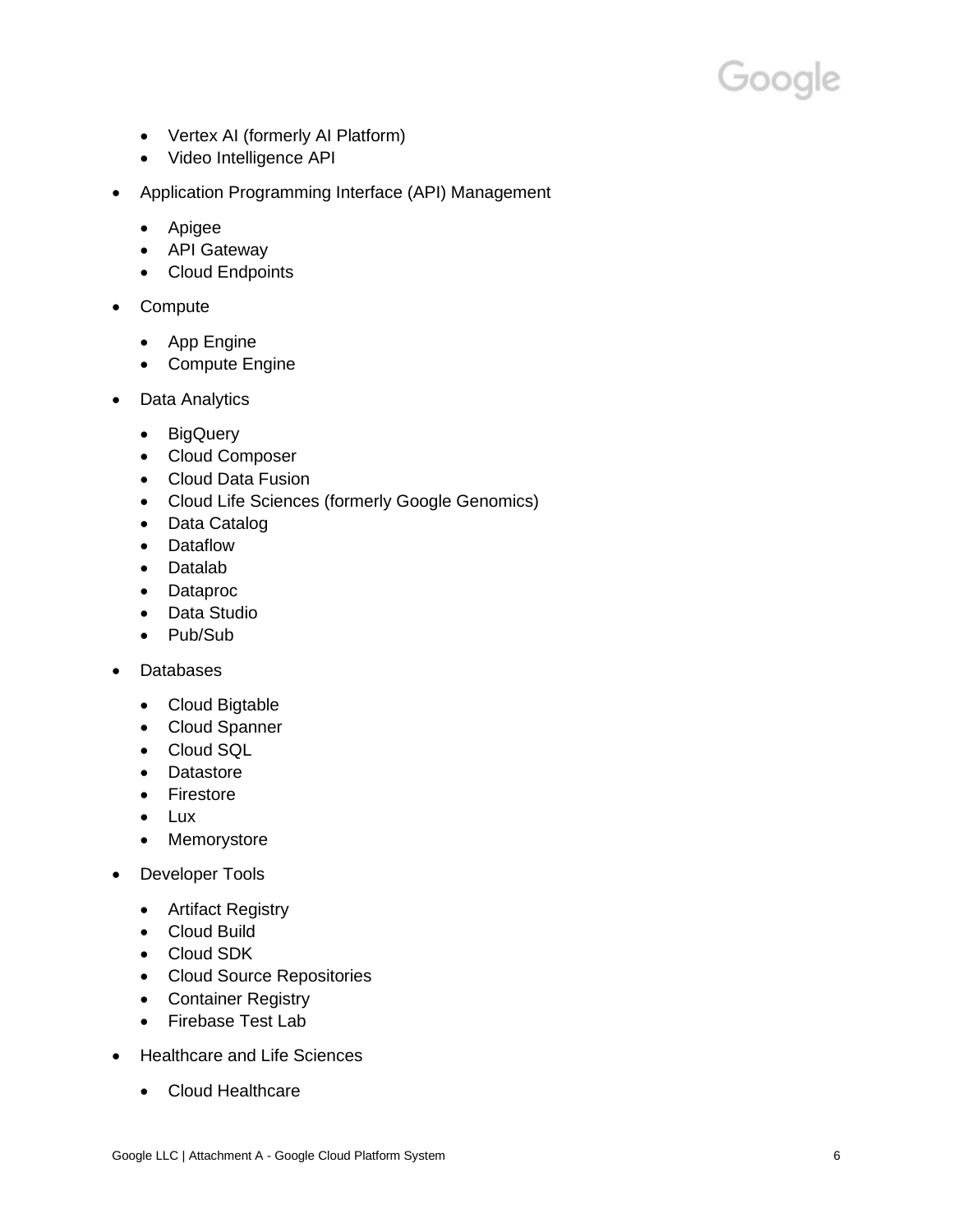- Hybrid and Multi-cloud
	- Anthos Config Management (ACM)
	- Anthos Identity Service\*
	- Anthos Service Mesh
	- Cloud Run for Anthos
	- Connect
	- Google Kubernetes Engine
	- Hub
- Internet of Things (IoT)
	- IoT Core
- Management Tools
	- Cloud Console
	- Cloud Console App
	- Cloud Deployment Manager
	- Cloud Shell
	- Service Infrastructure
	- Recommenders\*
- Media and Gaming
	- Game Servers
- **Migration** 
	- BigQuery Data Transfer Service
	- Database Migration Service
	- Storage Transfer Service
- Networking
	- Cloud CDN
	- Cloud DNS
	- Cloud IDS (Cloud Intrusion Detection System)\*
	- Cloud Interconnect
	- Cloud Load Balancing
	- Cloud NAT (Network Address Translation)
	- Cloud Router
	- Cloud Virtual Private Network (VPN)
	- Google Cloud Armor
	- Network Connectivity Center\*
	- Network Intelligence Center
	- Network Service Tiers
	- Service Directory
	- Traffic Director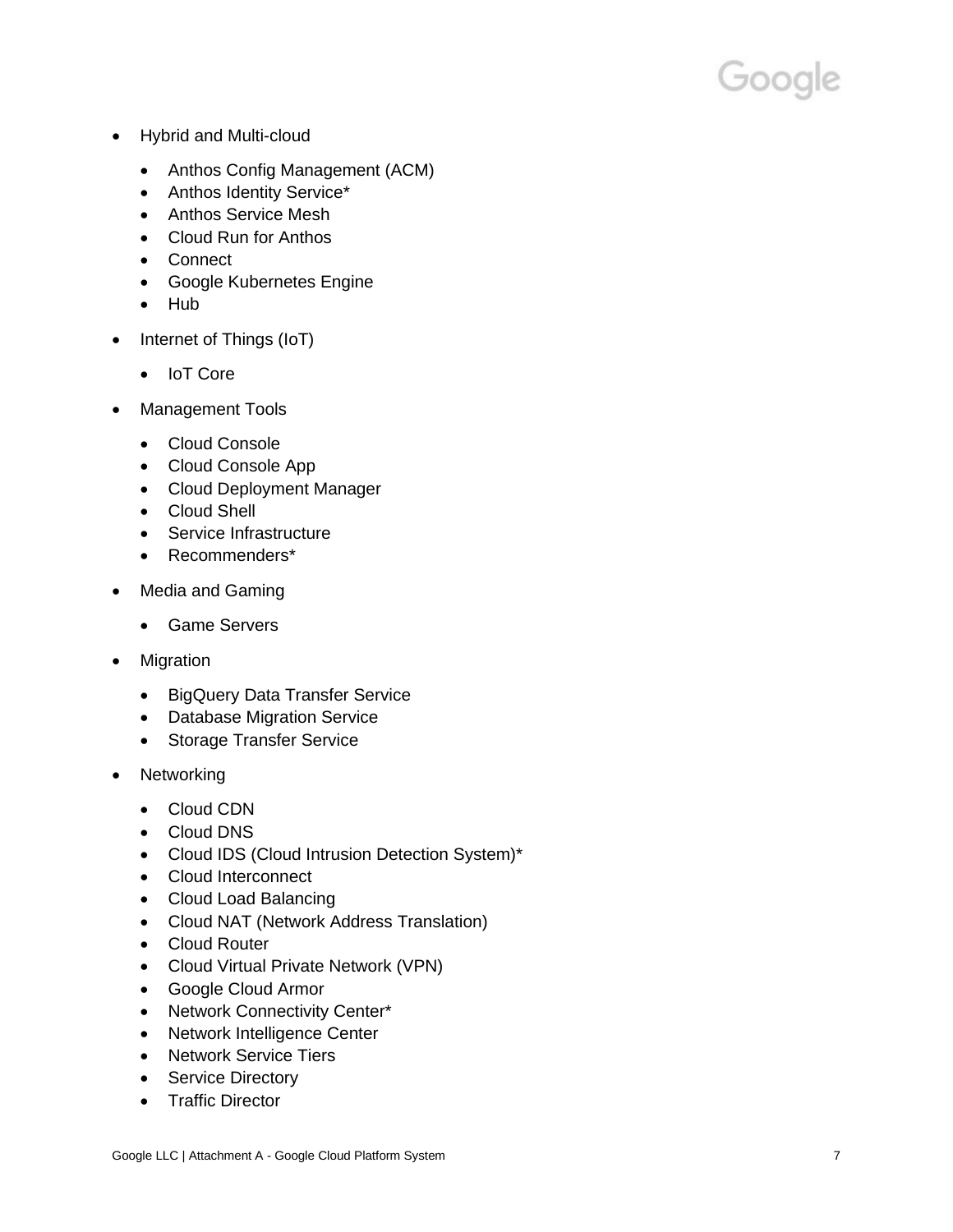- Virtual Private Cloud (VPC)
- Operations
	- Cloud Debugger
	- Cloud Logging
	- Cloud Monitoring
	- Cloud Profiler
	- Cloud Trace
- Security and Identity
	- Access Approval
	- Access Context Manager
	- Access Transparency
	- Assured Workloads
	- BeyondCorp Enterprise
	- Binary Authorization
	- Certificate Authority Service
	- Cloud Asset Inventory
	- Cloud Data Loss Prevention
	- Cloud External Key Manager (EKM)
	- Cloud Hardware Security Module (HSM)
	- Cloud Key Management Service (KMS)
	- Firebase Authentication
	- Google Cloud Identity-Aware Proxy
	- Identity & Access Management (IAM)
	- Identity Platform
	- Key Access Justifications (KAJ)
	- Managed Service for Microsoft Active Directory (AD)
	- reCAPTCHA Enterprise
	- Resource Manager API
	- Risk Manager
	- Secret Manager
	- Security Command Center
	- VPC Service Controls
	- Web Risk API\*
- Serverless Computing
	- Cloud Functions
	- Cloud Functions for Firebase
	- Cloud Run (fully managed)
	- Cloud Scheduler
	- Cloud Tasks
	- DataStream\*
	- Eventarc\*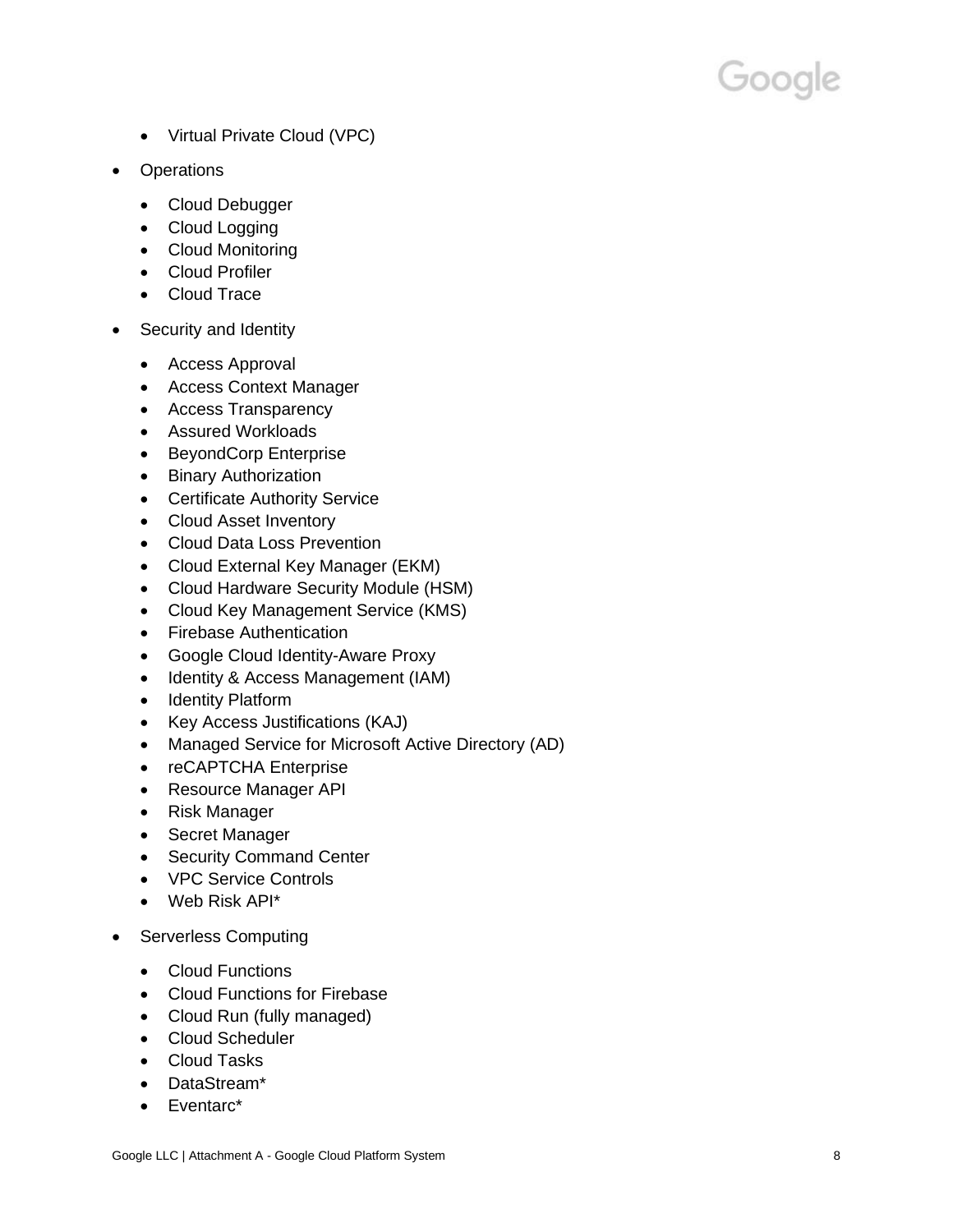

- Workflows\*
- Storage
	- Cloud Filestore
	- Cloud Storage
	- Cloud Storage for Firebase
	- Persistent Disk
- Other
	- Cloud Billing
	- Earth Engine\*
	- GCP Marketplace

\* Indicates products in scope only for the period 1 May 2021 through 31 October 2021

The products are composed of communication, productivity, collaboration and security tools that can be accessed from virtually any location with secure Internet connectivity. This means every employee and each user entity they work with can be productive from anywhere, using any device with a secure Internet connection.

These products provide a comprehensive variety of technical services that organizations rely on:

# **Artificial Intelligence (AI) and Machine Learning (ML)**

# *AI Platform Data Labeling*

AI Platform Data Labeling is a service that helps developers obtain data to train and evaluate their machine learning models. It supports labeling for image, video, text, and audio as well as centralized management of labeled data.

# *AI Platform Neural Architecture Search (NAS)*

NAS is a managed service leveraging Google's neural architecture search technology to generate, evaluate, and train numerous model architectures for a customer's application. NAS training services facilitate management of large-scale experiments.

# *AI Platform Training and Prediction*

AI Platform Training and Prediction is a managed service that enables users to easily build machine learning models with popular frameworks like TensorFlow, XGBoost and Scikit Learn. It provides scalable training and prediction services that work on large datasets.

# *AutoML Natural Language*

AutoML Natural Language enables customers to categorize input text into their own custom defined labels (supervised classification). Users can customize models to their own domain or use case.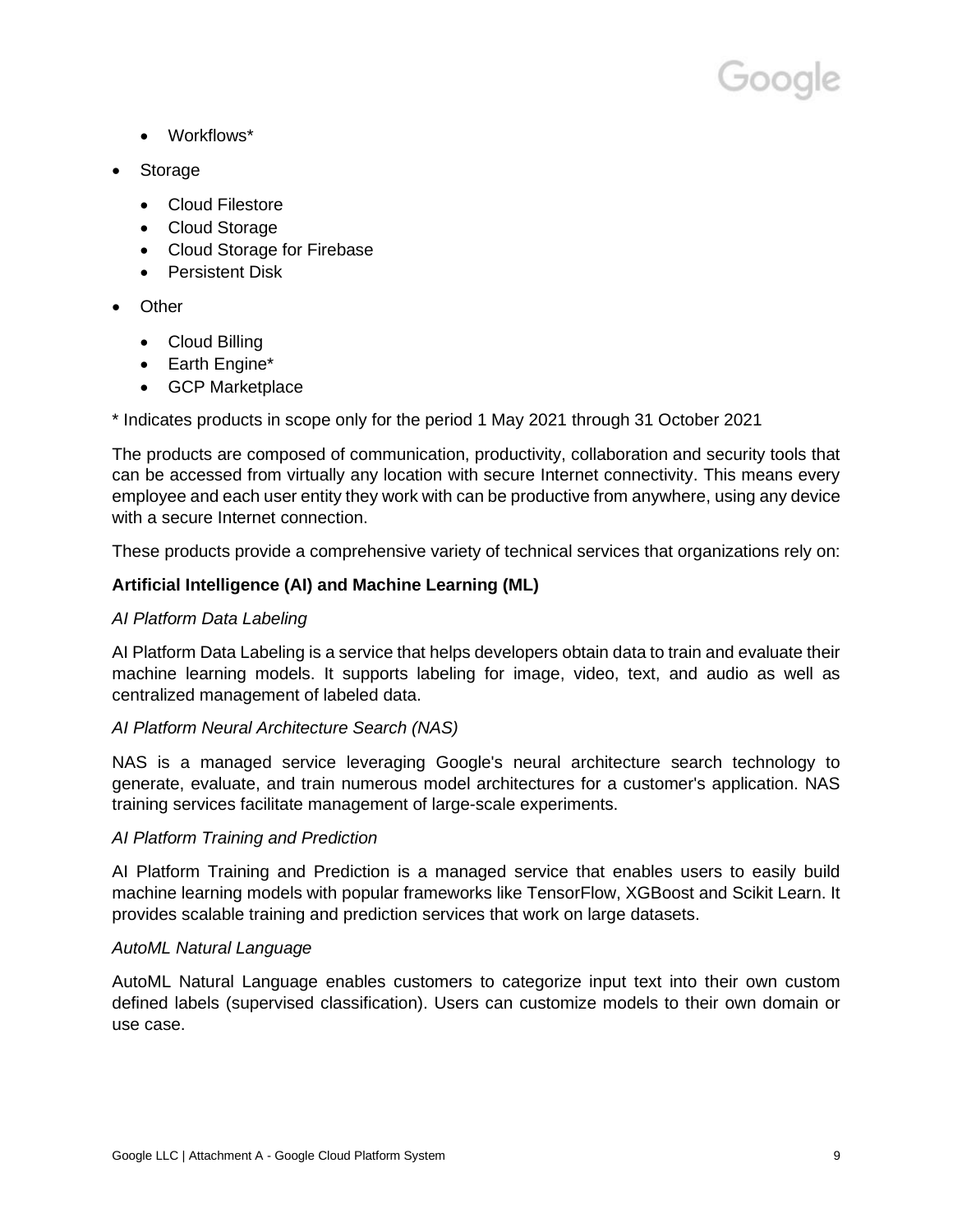# *AutoML Tables*

AutoML Tables enables data scientists, analysts, and developers to automatically build and deploy machine learning models on structured data at increased speed and scale.

# *AutoML Translation*

AutoML Translation is a simple and scalable translation solution that allows businesses and developers with limited machine learning expertise to customize the Google Neural Machine Translation (GNMT) model for their own domain or use-case.

# *AutoML Video*

AutoML Video delivers a simple and flexible machine learning service that lets businesses and customer developers train custom and scalable video models for specific domains or use cases.

# *AutoML Vision*

AutoML Vision is a simple and flexible machine learning service that lets businesses and developers with limited machine learning expertise train custom and scalable vision models for their own use cases.

# *Cloud Natural Language API*

Cloud Natural Language API provides natural language understanding as a simple to use Application Programming Interface (API). Given a block of text, this API enables finding entities, analyzing sentiment (positive or negative), analyzing syntax (including parts of speech and dependency trees), and categorizing the content into a rich taxonomy. The API can be called by passing the content directly or by referring to a document in Google Cloud Storage.

# *Cloud Translation*

Cloud Translation automatically translates text from one language to another language (e.g., French to English). The API is used to programmatically translate text in webpages or apps.

# *Cloud Vision*

Cloud Vision enables the understanding of image content by encapsulating machine learning models in a Representational State Transfer (REST) API. It classifies images into thousands of categories, detects individual objects and faces within images, and finds and reads printed words contained within images. It can be applied to build metadata on image catalogs, moderate offensive content, or enable new marketing scenarios through image sentiment analysis. It can also analyze images uploaded in the request and integrate with image storage on Google Cloud Storage.

# *Contact Center AI (CCAI)*

CCAI is a solution for improving the customer experience in your contact centers using AI. CCAI encompasses Dialogflow Essentials, Dialogflow Customer Experience Edition (CX), Speech-to-Text, and Text-to-Speech.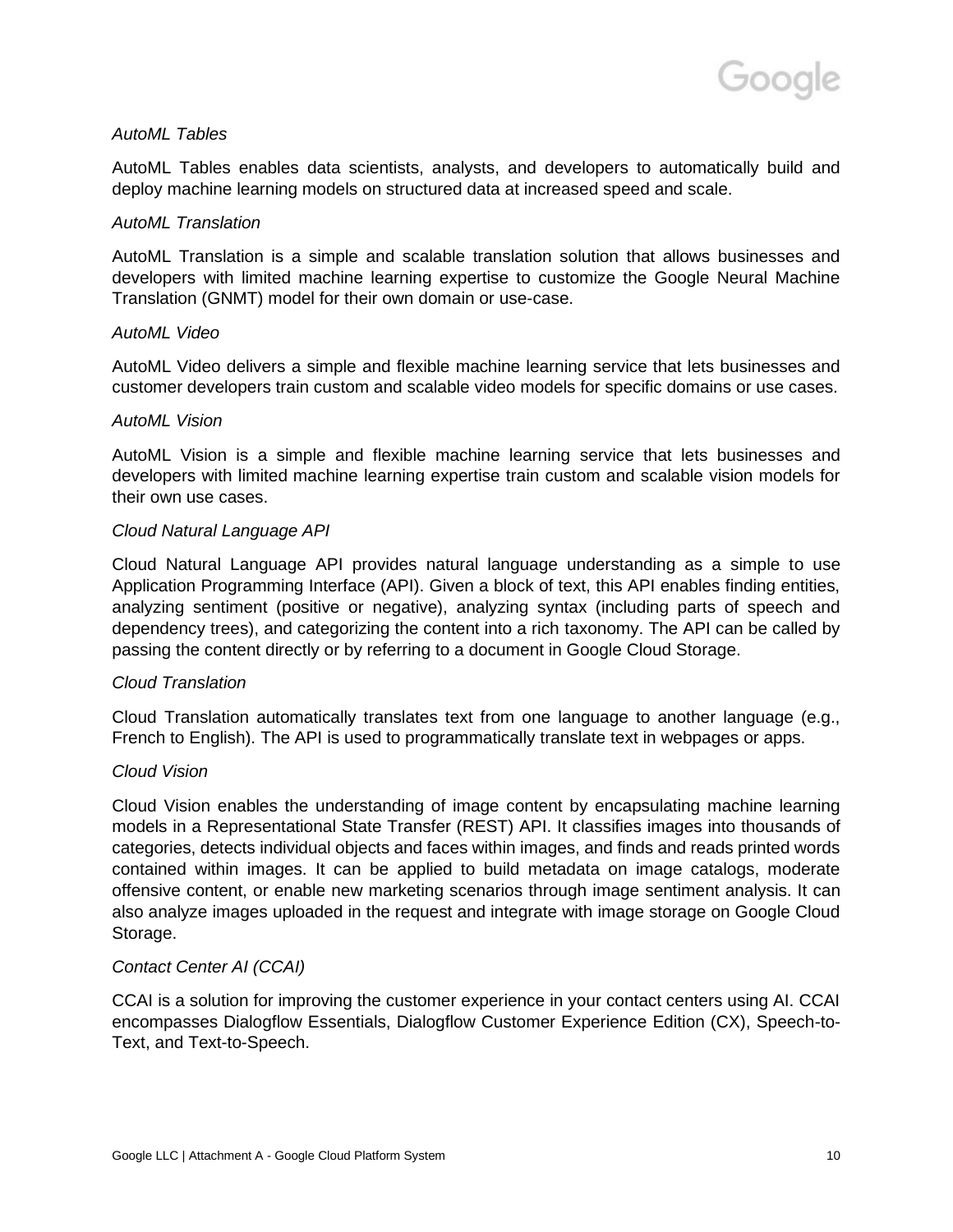# *Dialogflow*

Dialogflow is a development suite for voice and text conversational apps including chatbots. Dialogflow is cross-platform and can connect to apps (on the web, Android, iOS, and IoT) or existing platforms (e.g., Actions on Google, Facebook Messenger, Slack).

# *Document AI*

Document AI classifies and extracts structured data from documents to help streamline data validation and automate business processes.

# *Insights*

Insights Contact Center AI (CCAI) is aimed at contact centers. It features virtual agent and agent assist, which improve the contact center experience during conversations. After completion, conversations can be analyzed with AI models and algorithms to present valuable metrics to customers.

# *Notebooks*

Notebooks is a managed service that offers an integrated JupyterLab environment in which machine learning developers and data scientists can create instances running JupyterLab that come pre-installed with the latest data science and machine learning frameworks in a single click.

# *Speech-to-Text*

Speech-to-Text allows developers to convert audio to text by applying powerful neural network models in an easy to use API.

# *Talent Solution*

Talent Solution offers access to Google's machine learning, enabling company career sites, job boards, ATS, staffing agencies, and other recruitment technology platforms to improve the talent acquisition experience.

# *Text-to-Speech*

Text-to-Speech synthesizes human-like speech based on input text in a variety of voices and languages.

# *Vertex AI*

Vertex AI is a service for managing the entire lifecycle of AI and machine learning development. With Vertex AI, one can (i) manage image, video, text, and tabular datasets and associated labels, (ii) build machine learning pipelines to train and evaluate models using Google Cloud algorithms or custom training code, and (iii) deploy models for online or batch use cases all on scalable managed infrastructure (including additional discovery points and API endpoints for functionality replacing the legacy services of AI Platform Data Labeling, AI Platform Training and Prediction, AutoML Natural Language, AutoML Video, AutoML Vision, and AutoML Tables).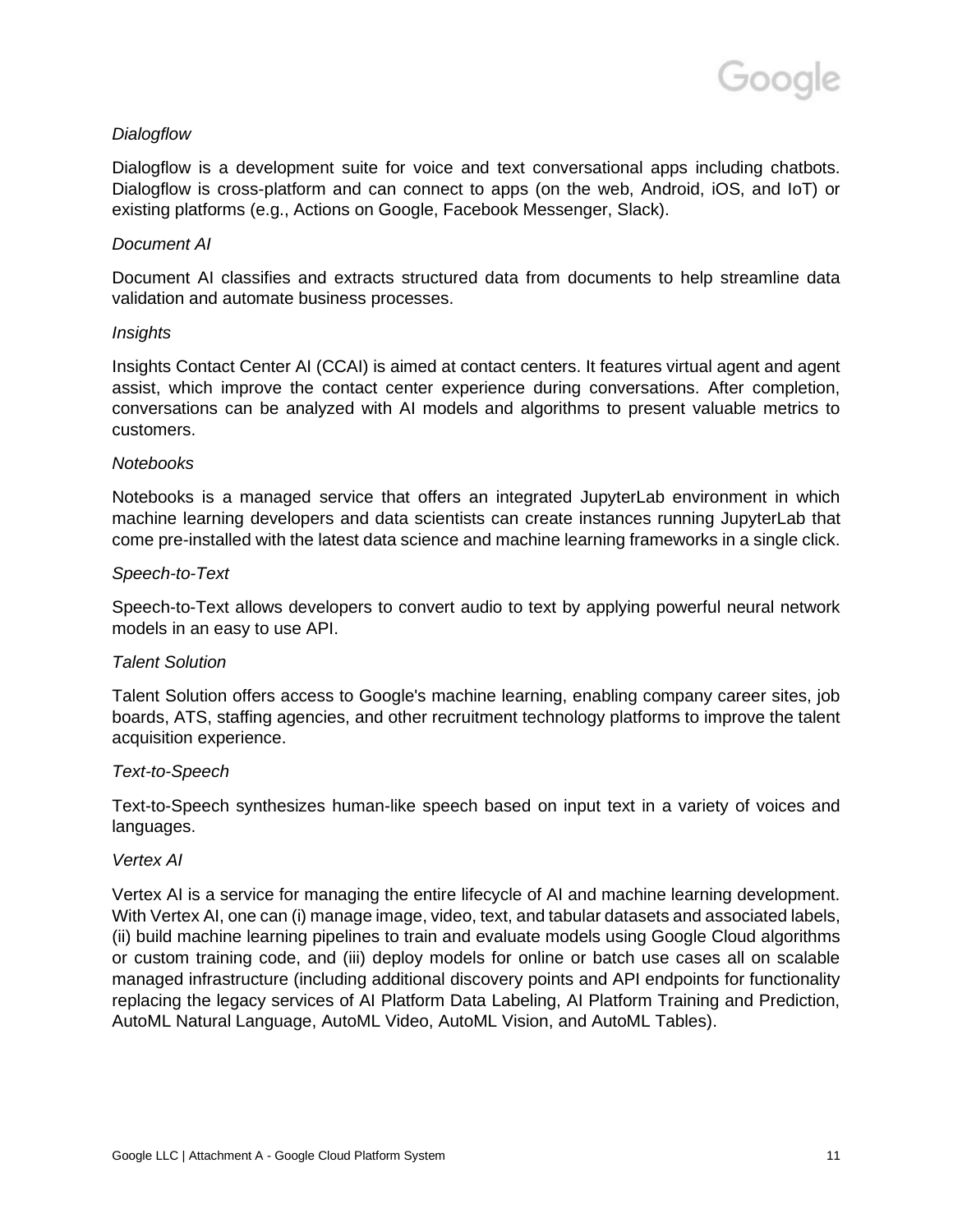# *Video Intelligence API*

Video Intelligence API makes videos searchable, and discoverable, by extracting metadata through a REST API. It annotates videos stored in Google Cloud Storage and helps identify key noun entities in a video and when they occur within the video.

# **API Management**

# *Apigee*

Apigee is a full-lifecycle API management platform that lets customers design, secure, analyze, and scale APIs, giving them visibility and control. Apigee is available as Apigee, a fully-managed service, Apigee hybrid, a hybrid model that's partially hosted and managed by the customer, or Apigee Private Cloud, an entirely customer hosted Premium Software solution. Apigee Private Cloud is not in scope for this report.

# *API Gateway*

API Gateway is a fully-managed service that enables users to develop, deploy, and secure APIs running on Google Cloud Platform.

# *Cloud Endpoints*

Cloud Endpoints is a tool that provides services to develop, deploy, secure and monitor APIs running on Google Cloud Platform.

# **Compute**

# *App Engine*

App Engine enables the building and hosting of web apps on the same systems that power Google applications. App Engine offers fast development and deployment of applications without the need to manage servers or other low-level infrastructure components. Scaling and software patching are handled by App Engine on the user's behalf. App Engine also provides the ability to create managed virtual machines (VMs). In addition, client APIs can be built for App Engine applications using Google Cloud Endpoints.

# *Compute Engine*

Compute Engine offers scalable and flexible virtual machine computing capabilities in the cloud. With virtual machines that can boot in minutes, it offers many configurations including custom machine types that can be optimized for specific use cases as well as support for Graphics Processing Units (GPUs), Tensor Processing Units (TPUs) and Local Solid State Drive (SSD). Additionally, customers can enable Shielded VMs to provide advanced platform security.

# **Data Analytics**

# *BigQuery*

BigQuery is a fully managed, petabyte-scale analytics data warehouse that features scalable data storage and the ability to perform ad hoc queries on multi-terabyte datasets. BigQuery allows users to share data insights via the web and control access to data based on business needs.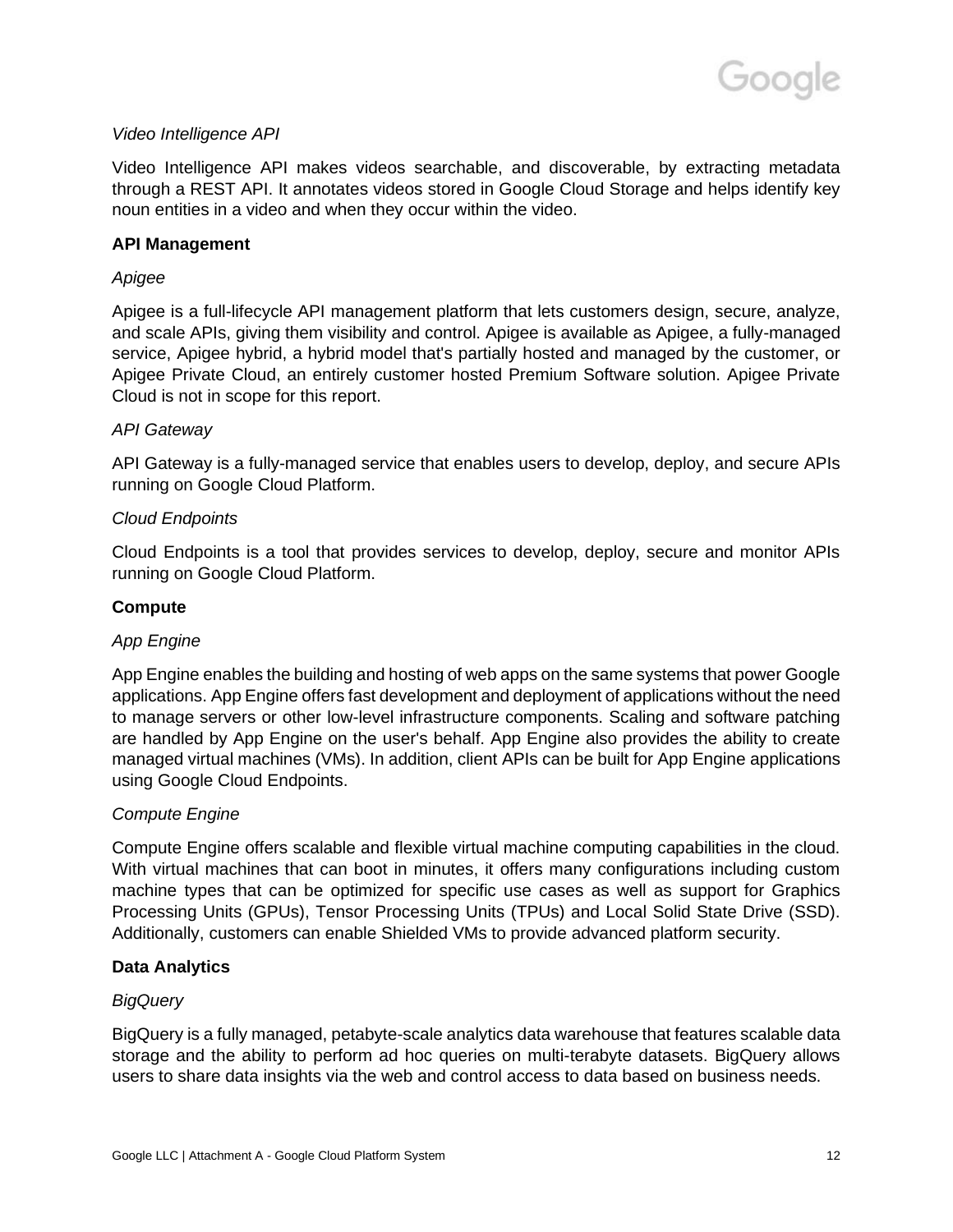# *Cloud Composer*

Cloud Composer is a managed workflow orchestration service that can be used to author, schedule, and monitor pipelines that span across clouds and on-premises data centers.

# *Cloud Data Fusion*

Cloud Data Fusion is a fully managed, cloud native, enterprise data integration service for building and managing data pipelines. Cloud Data Fusion provides a graphical interface that allows customers to build scalable data integration solutions to cleanse, prepare, blend, transfer, and transform data.

# *Cloud Life Sciences*

Cloud Life Sciences is a suite of services and tools to store, process, inspect and share biomedical data, DNA sequence reads, reference-based alignments, and variant calls, using Google's cloud infrastructure.

# *Data Catalog*

Data Catalog is a fully managed and scalable metadata management service that allows organizations to have a centralized and unified view of data assets.

# *Dataflow*

Dataflow is a fully managed service for consistent, parallel data-processing pipelines. It utilizes the Apache Beam Software Development Kits (SDKs) with composable primitives for building data-processing pipelines for batch or continuous processing. This service manages the lifecycle of Compute Engine resources for the processing pipeline(s) and provides a monitoring interface for understanding pipeline health.

# *Datalab*

Datalab is an interactive notebook-based tool for exploration, transformation, analysis and visualization of data on Google Cloud Platform. It provides analytical and storage services to analyze data on the platform.

# *Dataproc*

Dataproc is a managed service for distributed data processing. It provides management, integration, and development tools for deploying and using Apache Hadoop, Apache Spark, and other related open source data processing tools. With Cloud Dataproc, clusters can be created and deleted on-demand and sized to fit whatever workload is at hand.

# *Data Studio*

Data Studio is a visualization and business intelligence product that enables users to connect to multiple datasets and turn their data into informative, easy to share, and fully customizable dashboards and reports.

# *Pub/Sub*

Pub/Sub provides reliable, many-to-many, asynchronous messaging between applications. Publisher applications can send messages to a topic while other applications can subscribe to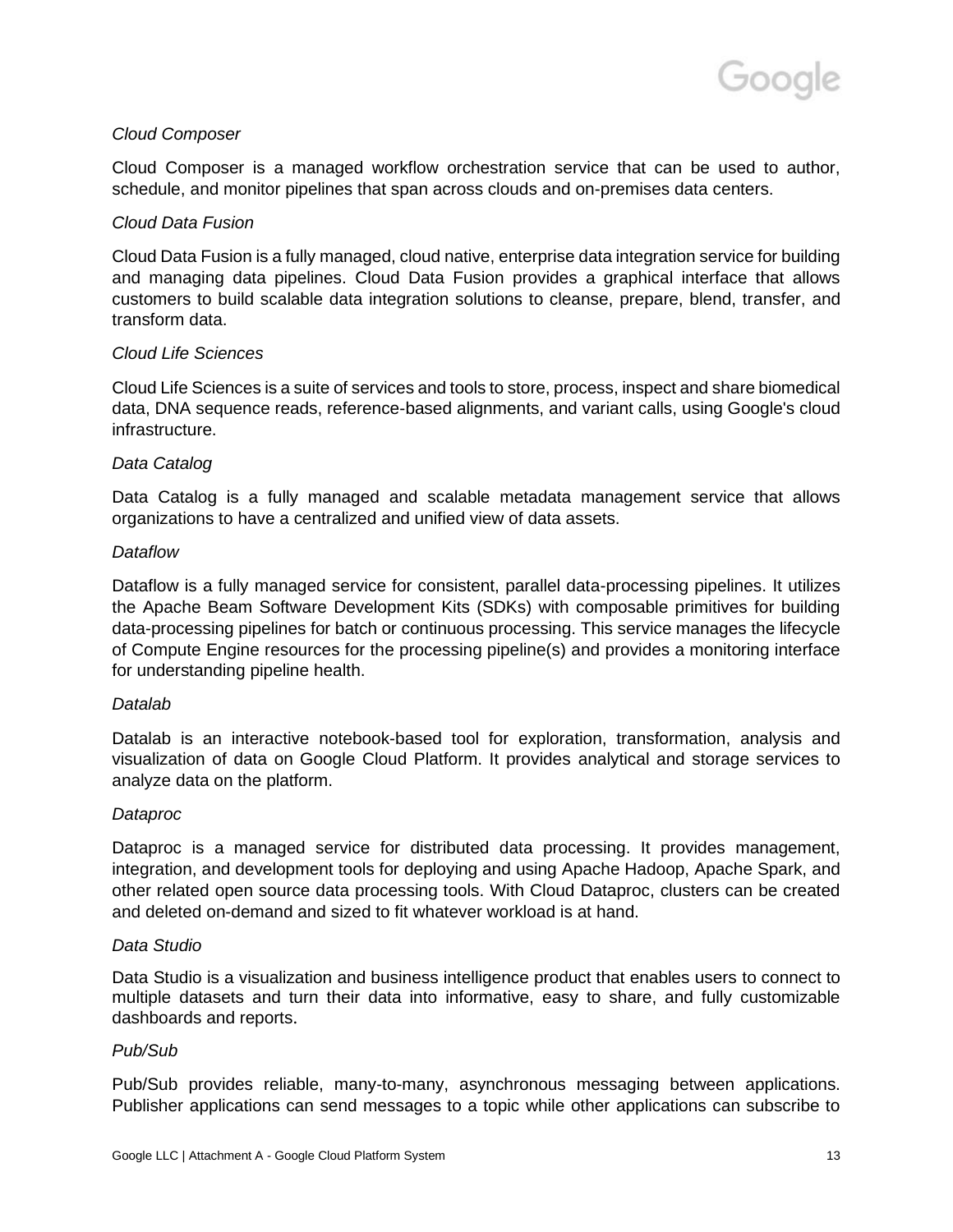that topic to receive the messages. By decoupling senders and receivers, Cloud Pub/Sub allows communication between independent applications.

# **Databases**

# *Cloud Bigtable*

Cloud Bigtable is a low-latency, fully managed, highly scalable NoSQL database service. It is designed for the retention and serving of data from gigabytes to petabytes in size.

# *Cloud Spanner*

Cloud Spanner is a fully managed, scalable, relational database service. It is designed to provide a scalable online transaction processing (OLTP) database with high availability and ACID (Atomicity, Consistency, Isolation, Durability) transactions with synchronous replication of data across regions.

# *Cloud SQL*

Cloud SQL is a service to create, configure, and use managed third-party relational databases in Google Cloud Platform. Cloud SQL maintains, manages, and administers those databases.

# *Datastore*

Datastore is a highly-scalable NoSQL database for mobile and web applications. It provides query capabilities, atomic transitions, index, and automatically scales up and down in response to load.

# *Firestore*

Firestore is a fully managed, scalable, serverless NoSQL document database for mobile, web, and server development. It provides query capabilities, live synchronization and offline support.

# *Lux*

Lux is a new enterprise grade database product that combines the familiarity of open source DB front-ends, like PostgreSQL, with custom-built storage, query and connectivity layers for superior availability, performance, security and manageability.

# *Memorystore*

Memorystore for Redis (Remote Dictionary Server) provides a fully managed in-memory data store service for GCP. Cloud Memorystore can be used to build application caches that provide low latency data access. Cloud Memorystore is compatible with the Redis protocol, allowing seamless migration with no code changes.

# **Developer Tools**

# *Artifact Registry*

Artifact Registry is a service for managing container images and packages. It is integrated with Google Cloud tooling and runtimes and comes with support for native artifact protocols. This makes it simple to integrate it with your CI/CD tooling to set up automated pipelines.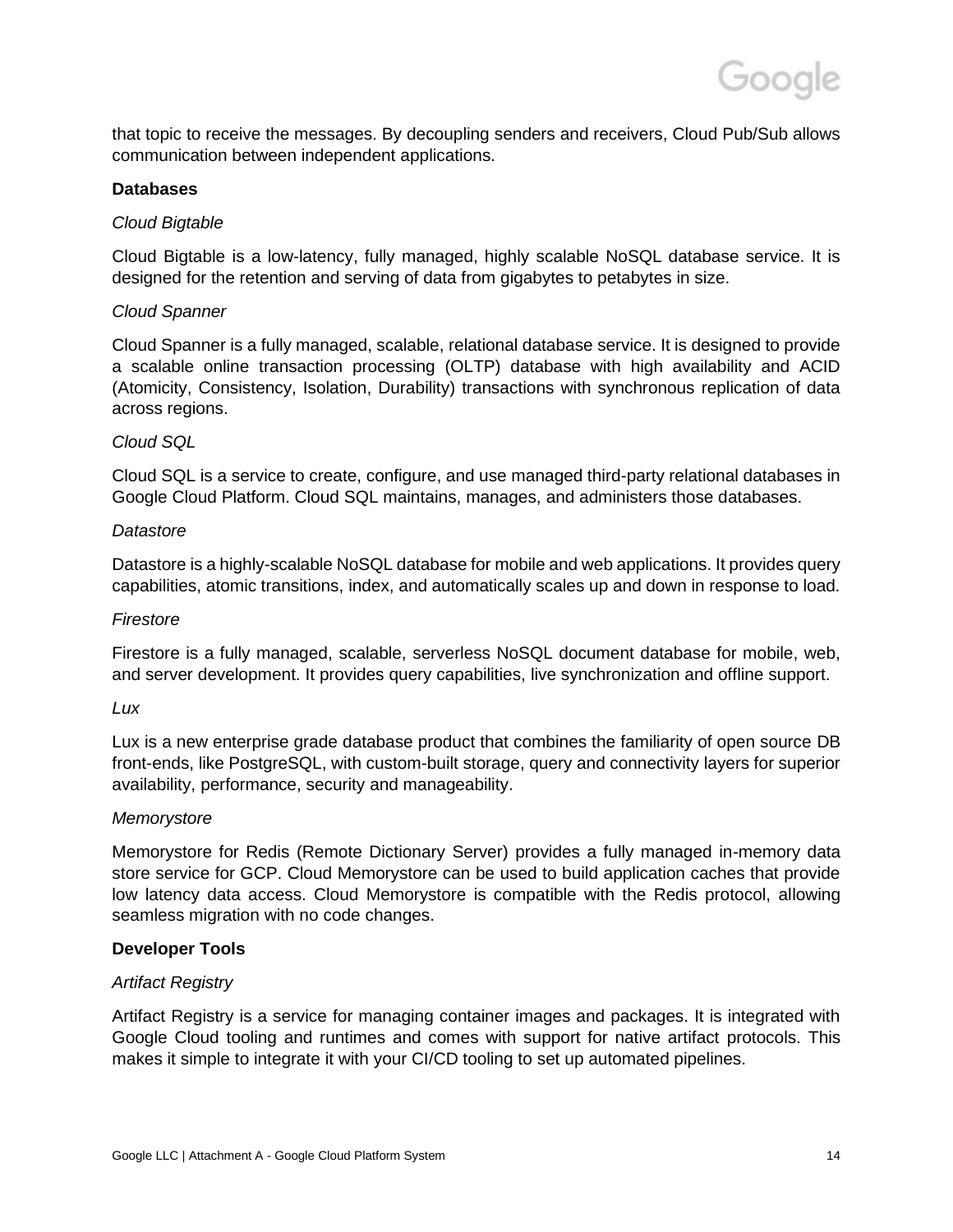# *Cloud Build*

Cloud Build allows for the creation of container images from application source code located in Google Cloud Storage or in a third-party service (e.g., Github, Bitbucket). Created Container images can be stored in Container Registry and deployed on Container Engine, Compute Engine, App Engine Flexible Environment or other services to run applications from Docker containers.

# *Cloud SDK*

Cloud SDK is a set of command-line tools for the Google Cloud Platform that can be run interactively or in automated scripts. These tools can be used to manage supported Google Cloud Platform products, including Compute Engine virtual machines, Kubernetes clusters, network and firewall configurations, and disk storage.

# *Cloud Source Repositories*

Cloud Source Repositories provides Git version control to support collaborative development of any application or service as well as a source browser that can be used to browse the contents of repositories and view individual files from within the Cloud Console. Cloud Source Repositories and related tools (e.g., Cloud Debugger) can be used to view debugging information alongside code during application runtime.

# *Container Registry*

Container Registry is a private Docker image storage system on Google Cloud Platform.

# *Firebase Test Lab*

Firebase Test Lab provides cloud-based infrastructure for testing apps on physical and virtual devices. Developers can test their apps across a wide variety of devices with Firebase Test Lab.

# **Healthcare and Life Sciences**

# *Cloud Healthcare*

Cloud Healthcare provides managed services and an API to store, process, manage, and retrieve healthcare data in a variety of industry standard formats.

**Hybrid and Multi-cloud** - The scope of the services included in this report is limited to the services managed by Google and does not extend to the application of the services in other cloud service providers' environments by the user entity. Refer to the Terms of Services (https://cloud.google.com/terms/services) for additional details.

# *Anthos Config Management (ACM)*

Anthos Config Management is a policy management solution for enabling consistent configuration across multiple Kubernetes clusters. Anthos Config Management allows customers to specify one single source of truth and then enforce those policies on the clusters.

# *Anthos Identity Service*

Anthos Identity Service is an authentication service that lets customers bring existing identity solutions for authentication to multiple Anthos environments. Users can log in to and access their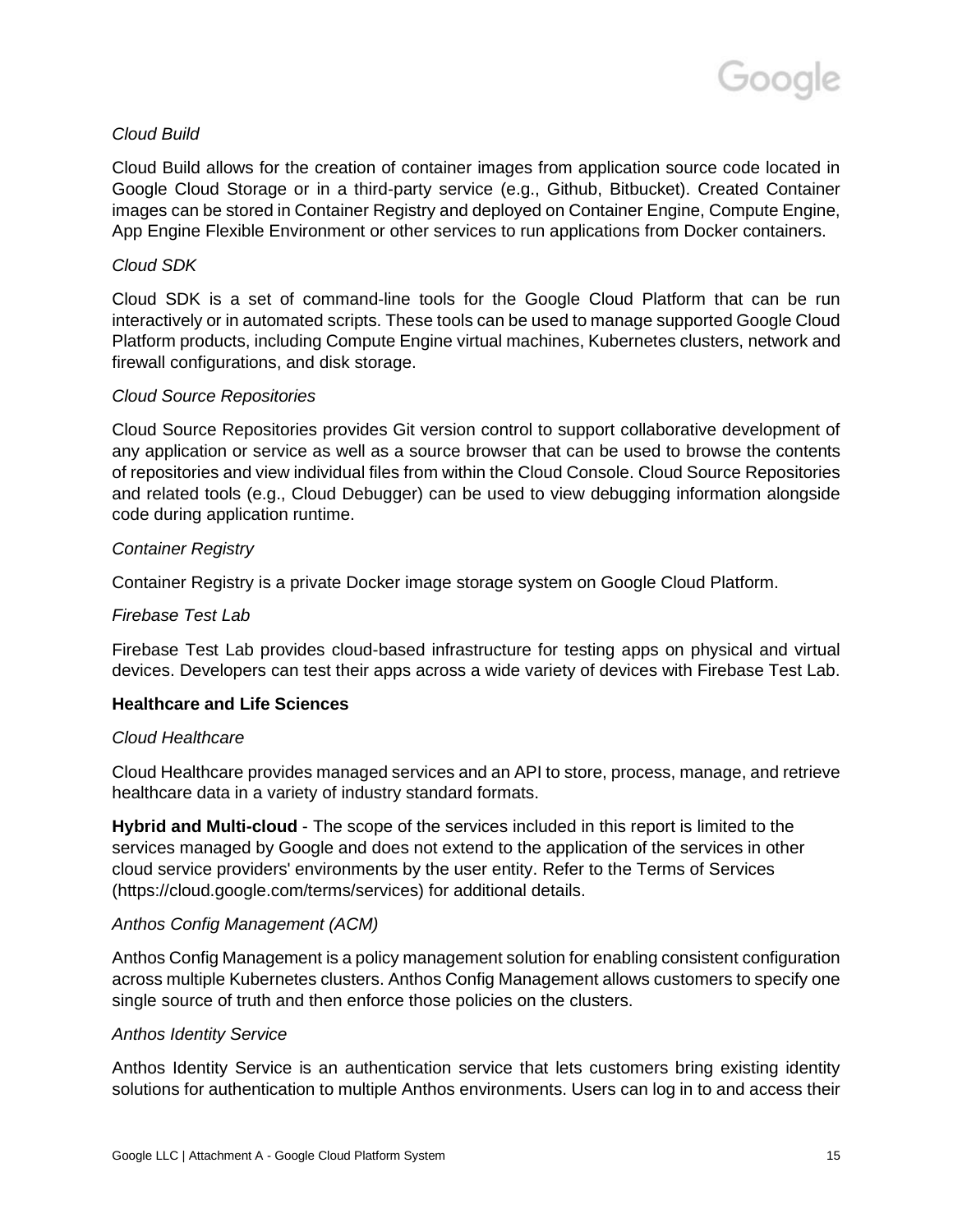Anthos clusters from the command line or from the Cloud Console, all using their existing identity providers.

# *Anthos Service Mesh*

Anthos Service Mesh is a managed service mesh service that includes (i) a managed certificate authority that issues cryptographic certificates that identify customer workloads within the Anthos Service Mesh for mutual authentication, and (ii) telemetry for customers to manage and monitor their services. Customers receive details showing an inventory of services, can understand their service dependencies, and receive metrics for monitoring their services. Anthos Service Mesh is provided as a service and as a software. The Anthos Service Mesh software offering is not in scope for this report.

# *Cloud Run for Anthos*

Cloud Run for Anthos enables customers to run stateless containers on Anthos. Cloud Run for Anthos is provided as a service and as a software. The Cloud Run for Anthos software offering is not in scope for this report.

# *Connect*

Connect is a service that allows users to connect Kubernetes clusters to Cloud. This enables both users and Google-hosted components to interact with clusters through a connection to the incluster Connect software agent.

# *Google Kubernetes Engine*

Google Kubernetes Engine, powered by the open source container scheduler Kubernetes, runs containers on Google Cloud Platform. Kubernetes Engine manages provisioning and maintaining the underlying virtual machine cluster, scaling applications, and operational logistics such as logging, monitoring, and cluster health management.

# *Hub*

Hub is a centralized control-plane that enables a user to centrally manage features and services on customer-registered clusters running in a variety of environments, including Google's cloud, on-premises in customer data centers, or other third-party clouds.

# **Internet of Things (IoT)**

# *IoT Core*

IoT Core is a fully managed service that securely connects, manages, and ingests data from internet connected devices. It enables utilization of other Google Cloud Platform services for collecting, processing, and analyzing IoT data.

# **Management Tools**

# *Cloud Console*

Cloud Console is a web-based interface used to build, modify, and manage services and resources on the Google Cloud Platform. Cloud services can be procured, configured, and run from Cloud Console.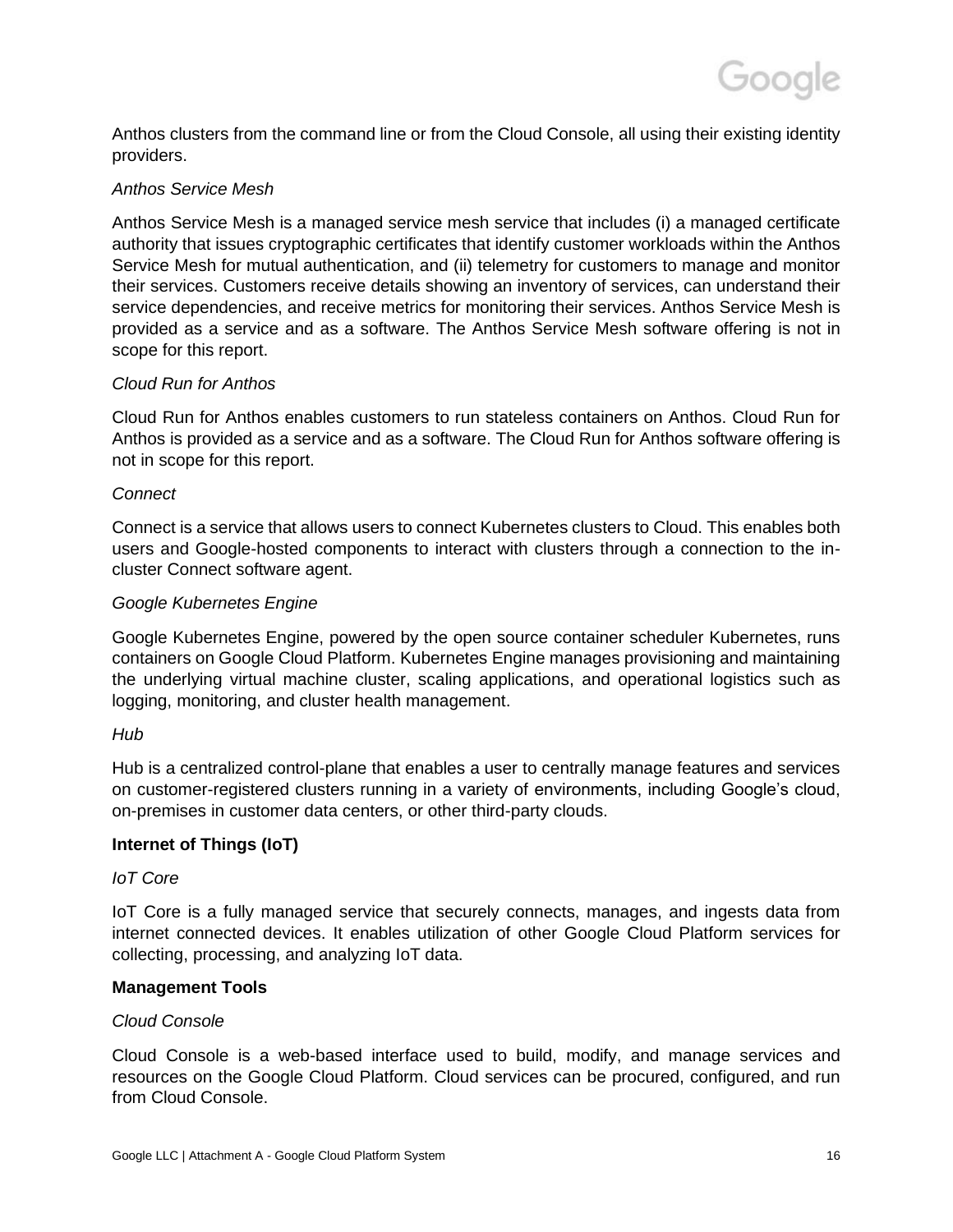# *Cloud Console App*

Cloud Console App is a native mobile app that provides monitoring, alerting, and the ability to take actions on resources.

# *Cloud Deployment Manager*

Cloud Deployment Manager is an infrastructure management service which automates creation, and management of Google Cloud Platform resources.

# *Cloud Shell*

Cloud Shell provides command-line access to Google Cloud Platform resources through an inbrowser Linux shell backed by a temporary Linux VM in the cloud. It allows projects and resources to be managed without having to install additional tools on systems and comes equipped and configured with common developer tools such as text editors, a MySql client and Kubernetes.

#### *Recommenders*

Recommenders automatically analyze usage patterns to provide recommendations and insights across services to help use Google Cloud Platform in a more secure, cost-effective, and efficient manner.

#### *Service Infrastructure*

Service Infrastructure is a foundational platform for creating, managing, securing, and consuming APIs and services. It includes:

Service Management API, which lets service producers manage their APIs and services;

Service Consumer Management API, which lets service producers manage their relationships with their service consumers:

Service Control API, which lets managed services integrate with Service Infrastructure for admission control and telemetry reporting functionality; and

Service Usage API, which lets service consumers manage their usage of APIs and services.

# **Media and Gaming**

#### *Game Servers*

Game Servers is a managed service that enables game developers to deploy and manage their dedicated game servers across multiple Agones clusters, dedicated game servers built on kubernetes, around the world through a single interface.

# **Migration**

#### *BigQuery Data Transfer Service*

BigQuery Data Transfer Service automates data movement from Software as a Service (SaaS) applications to BigQuery on a scheduled, managed basis.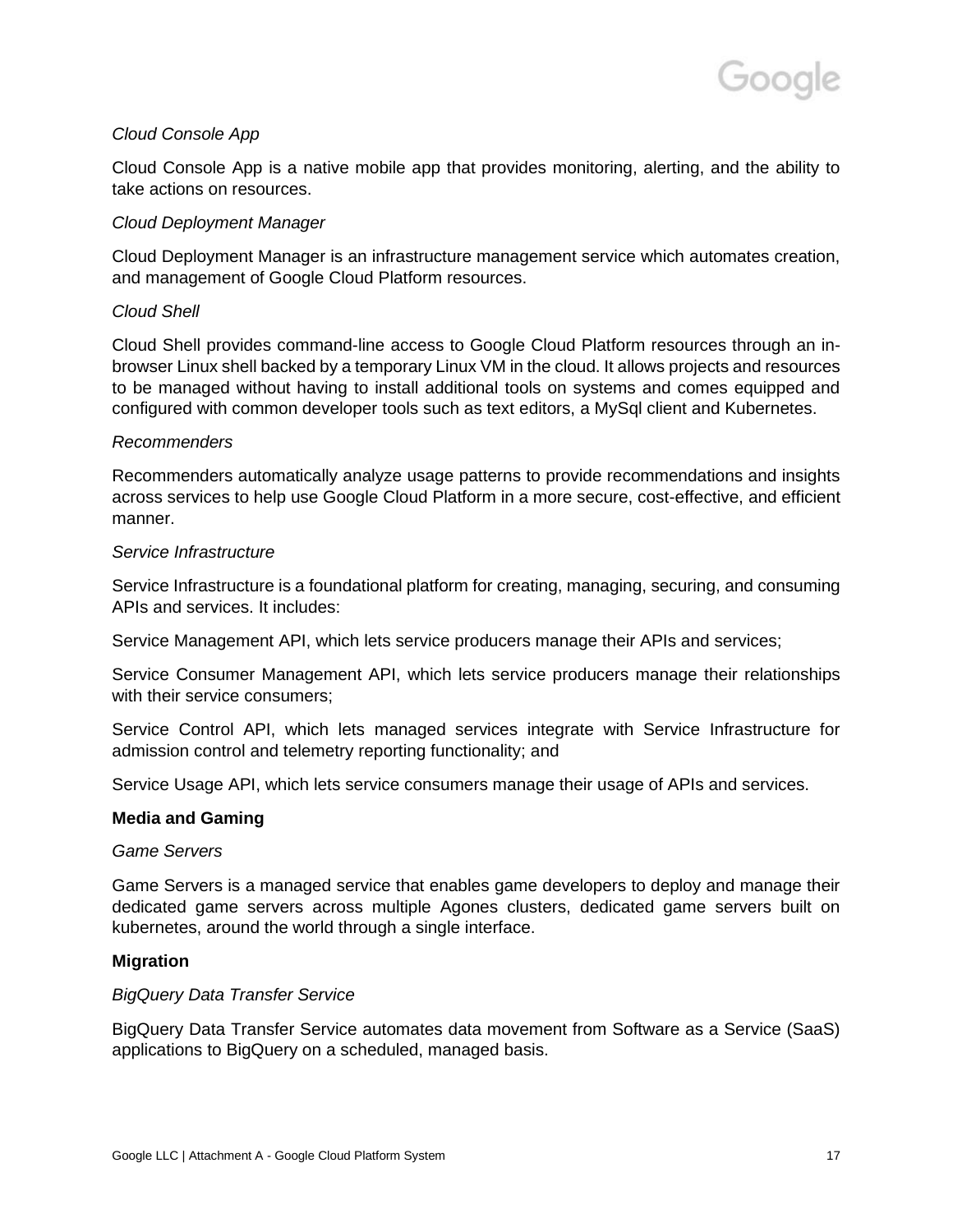# *Database Migration Service*

Database Migration Service is a fully managed migration service that enables users to perform high fidelity, minimal-downtime migrations at scale. Users can use Database Migration Service to migrate from on-premises environments, Compute Engine, and other clouds to certain Google Cloud-managed databases.

# *Storage Transfer Service*

Storage Transfer Service provides the ability to import large amounts of online data into Google Cloud Storage. It can transfer data from Amazon Simple Storage Service (Amazon S3) and other HTTP/HTTPS locations as well as transfer data between Google Cloud Storage buckets.

# **Networking**

# *Cloud CDN*

Cloud Content Delivery Network (CDN) uses Google's distributed network edge points of presence to cache HTTP(S) load balanced content.

# *Cloud DNS*

Cloud DNS is a fully managed Domain Name System (DNS) service which operates a geographically diverse network of high-availability authoritative name servers. Cloud DNS provides a service to publish and manage DNS records for applications and services.

# *Cloud IDS (Cloud Intrusion Detection System)*

Cloud IDS is a managed service that aids in detecting certain malware, spyware, command-andcontrol attacks, and other network-based threats.

# *Cloud Interconnect*

Cloud Interconnect offers enterprise-grade connections to Google Cloud Platform. This solution provides direct connection between on-premise networks and GCP Virtual Private Cloud.

# *Cloud Load Balancing*

Cloud Load Balancing is a distributed, software-defined, managed service for all traffic (HTTP(S), TCP/SSL, and UDP) to computing resources. Cloud Load Balancing rapidly responds to changes in traffic, network, backend health and other related conditions.

# *Cloud NAT*

Cloud Network Address Translation (NAT) enables virtual machine instances in a private network to communicate with the internet, without external IP addresses.

# *Cloud Router*

Cloud Router enables dynamic Border Gateway Protocol (BGP) route updates between a Virtual Private Cloud (VPC) network and an external network, typically an on-premise network.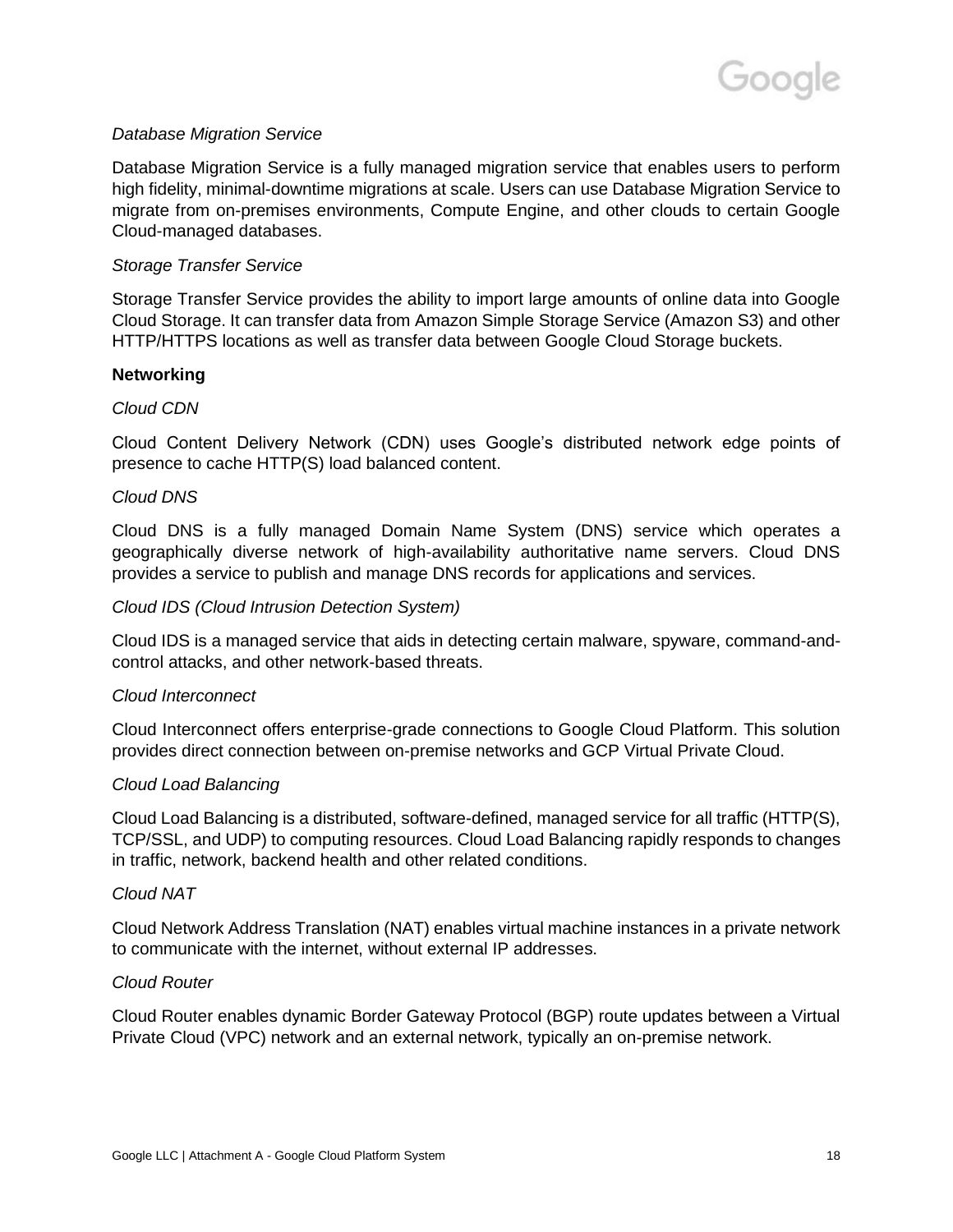# *Cloud VPN*

Cloud Virtual Private Network (VPN) provides connections between on-premises or other external networks to Virtual Private Clouds on GCP via an IPsec connection or can be used to connect two different Google managed VPN gateways.

# *Google Cloud Armor*

Google Cloud Armor provides access control configurations and at-scale defenses to help protect infrastructure and applications against distributed denial-of-service (DDoS), application-aware and multi-vector attacks.

# *Network Connectivity Center*

Network Connectivity Center is a hub-and-spoke model for network connectivity management in Google Cloud that facilitates connecting a customer's resources to its cloud network.

# *Network Intelligence Center*

Network Intelligence Center provides a single console for managing Google Cloud's comprehensive network monitoring, verification, and optimization platform across the Google Cloud, multi-cloud, and on-premises environments.

# *Network Service Tiers*

Network Service Tiers enable the selection of different quality networks (tiers) for outbound traffic to the internet: Standard Tier primarily utilizes third-party transit providers while Premium Tier leverages Google's private backbone and peering surface for egress.

# *Service Directory*

Service Directory is a managed service that offers customers a single place to publish, discover and connect their services in a consistent way, regardless of their environment. Service Directory supports services in Google Cloud, multi-cloud and on-premises environments and can scale up to thousands of services and endpoints for a single project.

# *Traffic Director*

Traffic Director is Google Cloud Platform's traffic management service for open-source service meshes.

# *Virtual Private Cloud (VPC)*

Virtual Private Cloud is a comprehensive set of managed networking capabilities for Google Cloud resources including granular IP address range selection, routes and firewalls.

# **Operations**

# *Cloud Debugger*

Cloud Debugger provides the ability to inspect the call-stack and variables of a running cloud application in real-time without stopping it. It can be used in test, production or any other deployment environment. It can be used to debug applications written in supported languages.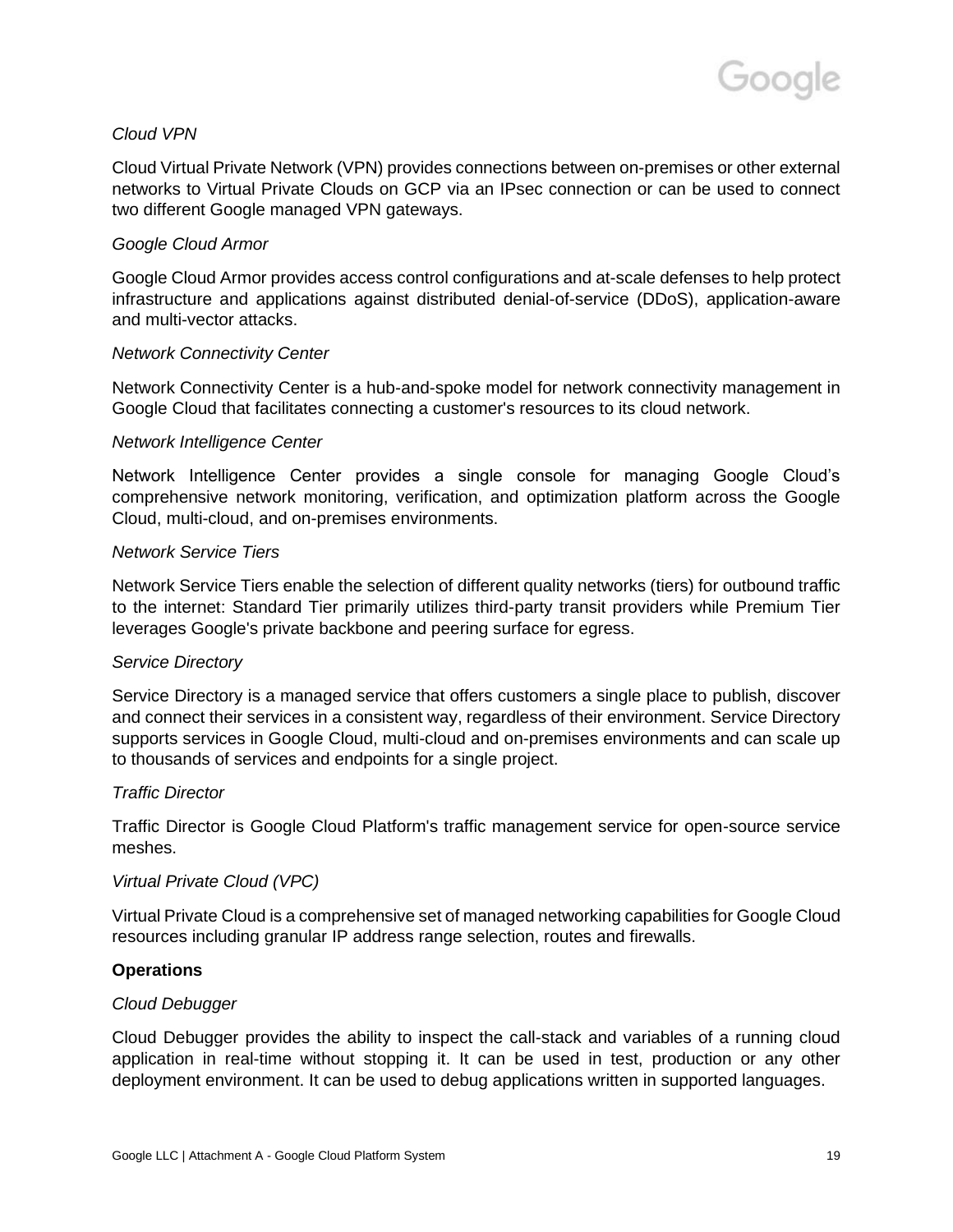# *Cloud Logging*

Cloud Logging is a hosted solution that helps users gain insight into the health, performance and availability of their applications running on Google Cloud Platform and other public cloud platforms. It includes monitor dashboards to display key metrics, define alerts and report on the health of cloud systems. The components of Cloud Logging that run on other public cloud platforms are not in scope for this report.

# *Cloud Monitoring*

Cloud Monitoring provides visibility into the performance, uptime, and overall health of cloudpowered applications. Cloud Monitoring collects metrics, events, and metadata from certain Services, hosted uptime probes, application instrumentation, alert management, notifications and a variety of application components.

# *Cloud Profiler*

Cloud Profiler continuously gathers and reports source-level performance information from production services. It provides key information to determine what functions in code consume the most memory and CPU cycles so insights can be gained on how code operates to improve performance and optimize computing resources.

# *Cloud Trace*

Cloud Trace collects latency data from applications and displays it in the Google Cloud Platform Console. It automatically analyzes trace data to generate in-depth performance reports that help identify and locate performance bottlenecks.

# **Security and Identity**

# *Access Approval*

Access Approval allows customers to approve eligible manual, targeted access by Google administrators to their data or workloads prior to access being granted.

# *Access Context Manager*

Access Context Manager allows customer administrators to define attribute-based access control for projects, apps and resources.

# *Access Transparency*

Access Transparency captures near real-time logs of certain manual, targeted accesses by Google personnel, and provides them via Cloud Logging accounts.

# *Assured Workloads*

Assured Workloads provides functionality to create security controls that are enforced on customer cloud environment and can assist with compliance requirements (e.g. FedRAMP Moderate compliance).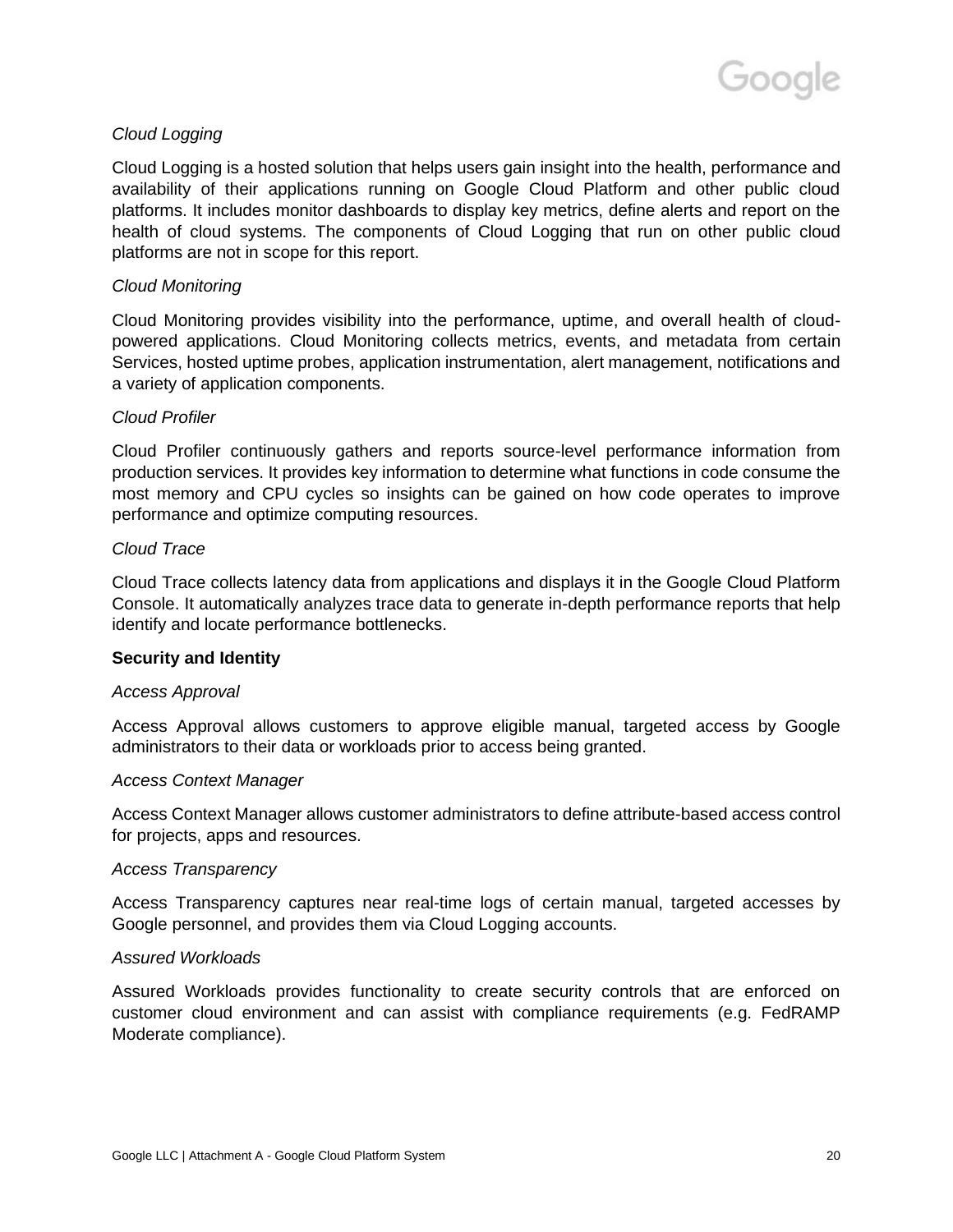# *BeyondCorp Enterprise*

BeyondCorp Enterprise is a solution designed to enable zero-trust application access to enterprise users and protect enterprises from data leakage, malware and phishing attacks. It is an integrated platform incorporating cloud-based services and software components.

# *Binary Authorization*

Binary Authorization helps customers ensure that only signed and explicitly-authorized container images are deployed to their production environments. It offers tools for customers to formalize and codify secure supply chain policies for their organizations.

#### *Certificate Authority Service*

Certificate Authority Service is a cloud-hosted certificate issuance service that lets customers issue and manage certificates for their cloud or on-premises workloads. Customers can use Certificate Authority Service to create certificate authorities using Cloud KMS keys to issue, revoke, and renew subordinate and end-entity certificates.

# *Cloud Asset Inventory*

Cloud Asset Inventory is a service that allows customers to view, monitor, and analyze cloud assets with history. It enables users to export cloud resource metadata at a given timestamp or cloud resource metadata history within a time window.

#### *Cloud Data Loss Prevention*

Cloud Data Loss Prevention (DLP) enables classifying, redacting, and analyzing sensitive or personally identified content in text, images, and cloud assets.

# *Cloud External Key Manager (EKM)*

Cloud EKM let customers encrypt data in Google Cloud Platform with encryption keys that are stored and managed in a third-party key management system deployed outside Google's infrastructure.

#### *Cloud Hardware Security Module (HSM)*

Cloud HSM is a cloud-hosted Hardware Security Module (HSM) service for hosting encryption keys and performing cryptographic operations.

# *Cloud Key Management Service (KMS)*

Cloud KMS is a cloud-hosted key management service that manages encryption for cloud services. It enables the generation, use, rotation, and destruction of encryption keys.

#### *Firebase Authentication*

Firebase Authentication is a fully managed user identity and authentication system providing backend services enabling sign-in and sign-up experiences for an application or service.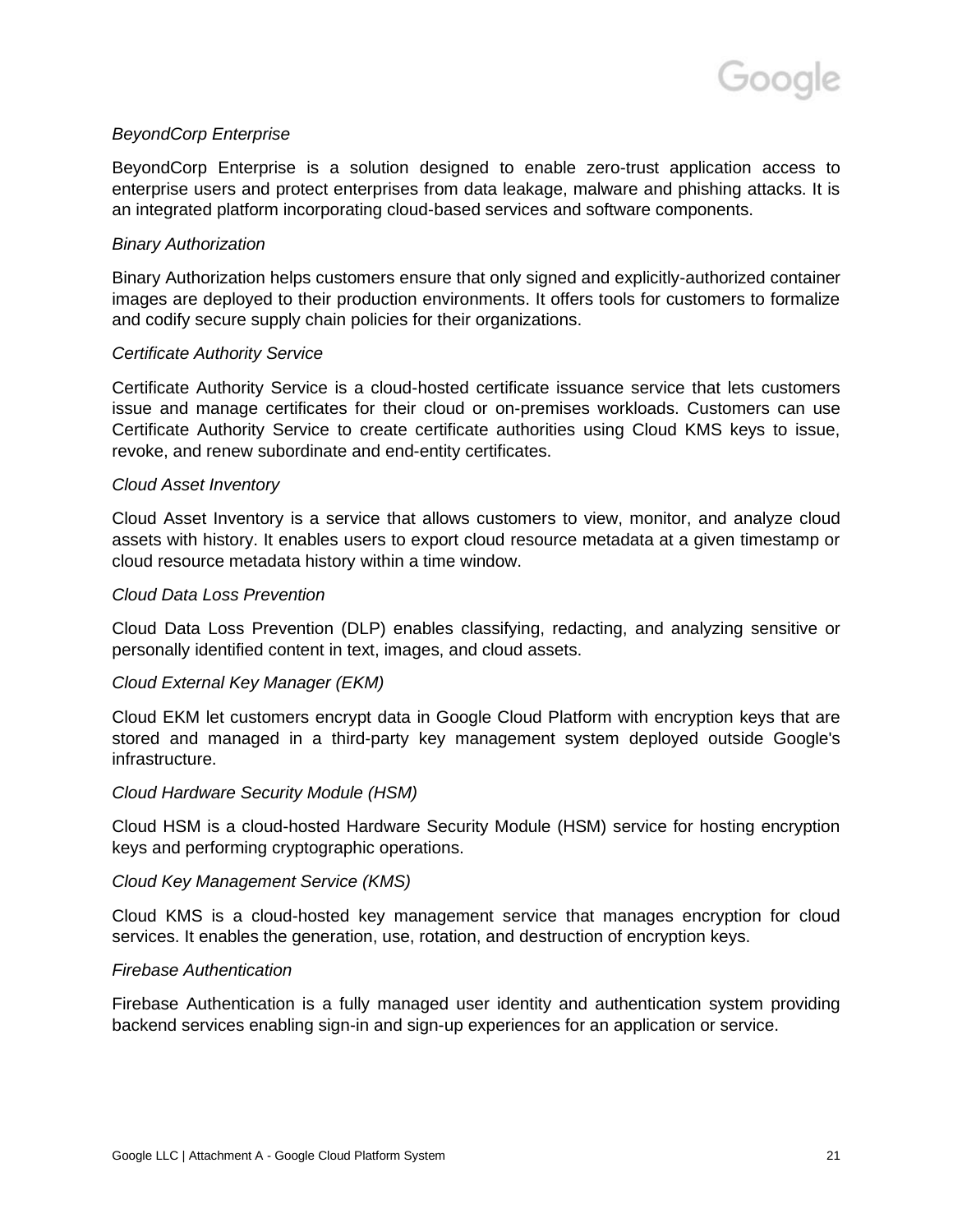

# *Google Cloud Identity-Aware Proxy*

Google Cloud Identity-Aware Proxy (Cloud IAP) is a tool that helps control access to applications running on Google Cloud Platform based on identity and group membership.

# *Identity & Access Management (IAM)*

Identity & Access Management (IAM) enables the administration and authorization of accesses to specific resources and provides a unified view into security policies across entire organizations with built-in auditing.

# *Identity Platform*

Identity Platform is a customer identity and access management (CIAM) platform delivered by Google Cloud enabling organizations to add identity management and user security to their applications or services.

# *Key Access Justifications (KAJ)*

Key Access Justifications (KAJ) provides a justification for every request sent through Cloud EKM for an encryption key that permits data to change state from at-rest to in-use.

# *Managed Service for Microsoft Active Directory (AD)*

Managed Service for Microsoft Active Directory (AD) is a Google Cloud service running Microsoft AD that enables customers to deploy, configure and manage cloud-based AD-dependent workloads and applications. It is a fully managed service that is highly available, applies network firewall rules, and keeps AD servers updated with Operating System patches.

# *reCAPTCHA Enterprise*

reCAPTCHA Enterprise helps detect fraudulent activity on websites using risk analysis techniques to distinguish between humans and bots.

# *Resource Manager API*

Resource Manager API allows users to programmatically manage Google Cloud Platform container resources (such as Organizations and Projects) to group and hierarchically organize other Google Cloud Platform resources. This hierarchical organization enables users to manage common aspects of resources such as access control and configuration settings.

# *Risk Manager*

Risk Manager allows customers to scan their cloud environments and generate reports around their compliance with industry-standard security best practices, including CIS benchmarks. Customers then have the ability to share these reports with insurance providers and brokers.

# *Secret Manager*

Secret Manager provides a secure method for storing API keys, passwords, certificates, and other sensitive data.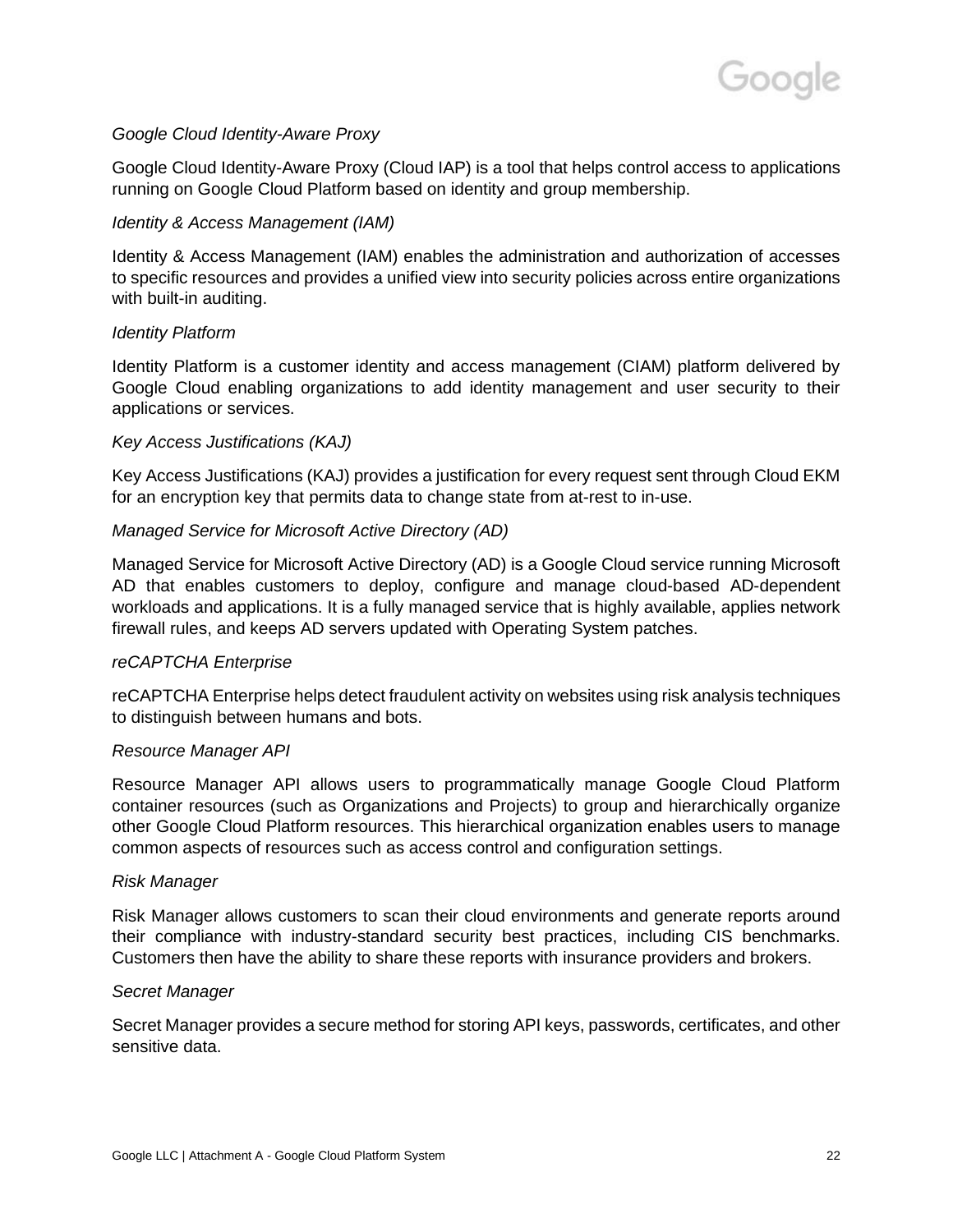# *Security Command Center*

Security Command Center is a log monitoring and security scanning tool that generates analytics and dashboards to help customers to prevent, detect, and respond to Google Cloud security and data threats.

# *VPC Service Controls*

VPC Service Controls provides administrators with the ability to configure security perimeters around resources of API based cloud services (such as Cloud Storage, BigQuery, Bigtable) and limit access to authorized VPC networks.

# *Web Risk API*

Web Risk API is a Google Cloud service that lets client applications check URLs against Google's constantly updated lists of unsafe web resources.

# **Serverless Computing**

# *Cloud Functions*

Cloud Functions is a serverless compute solution that runs single-purpose functions in response to GCP events and HTTP calls (webhooks). Cloud Functions can be triggered asynchronously by Cloud Pub/Sub, Cloud Storage, GCP infrastructure events, and Firebase products. Cloud Functions scales automatically to meet request load and the user does not need to manage servers or the runtime environment.

# *Cloud Functions for Firebase*

Cloud Functions for Firebase are developer tools used for development and deployment of Google Cloud Functions. Cloud Functions enable developers to run their own backend code that executes automatically based on HTTP requests and Firebase and Google Cloud Platform events. Developers functions are stored in Google's cloud and run in a managed Node.js environment.

# *Cloud Run (fully managed)*

Cloud Run (fully managed) is a serverless, managed compute platform that automatically scales stateless HTTP containers, running requests or event-driven stateless workloads. Cloud Run provides the flexibility to run services on a fully managed environment.

# *Cloud Scheduler*

Cloud Scheduler is a fully managed enterprise-grade cron job scheduler. It allows customers to schedule jobs, including batch, big data jobs, cloud infrastructure operations, and more. It also acts as a single interface for managing automation tasks, including retries in case of failure to reduce manual toil and intervention.

# *Cloud Tasks*

Cloud Tasks is a fully managed service that allows customers to manage the execution, dispatch, and delivery of a large number of distributed tasks.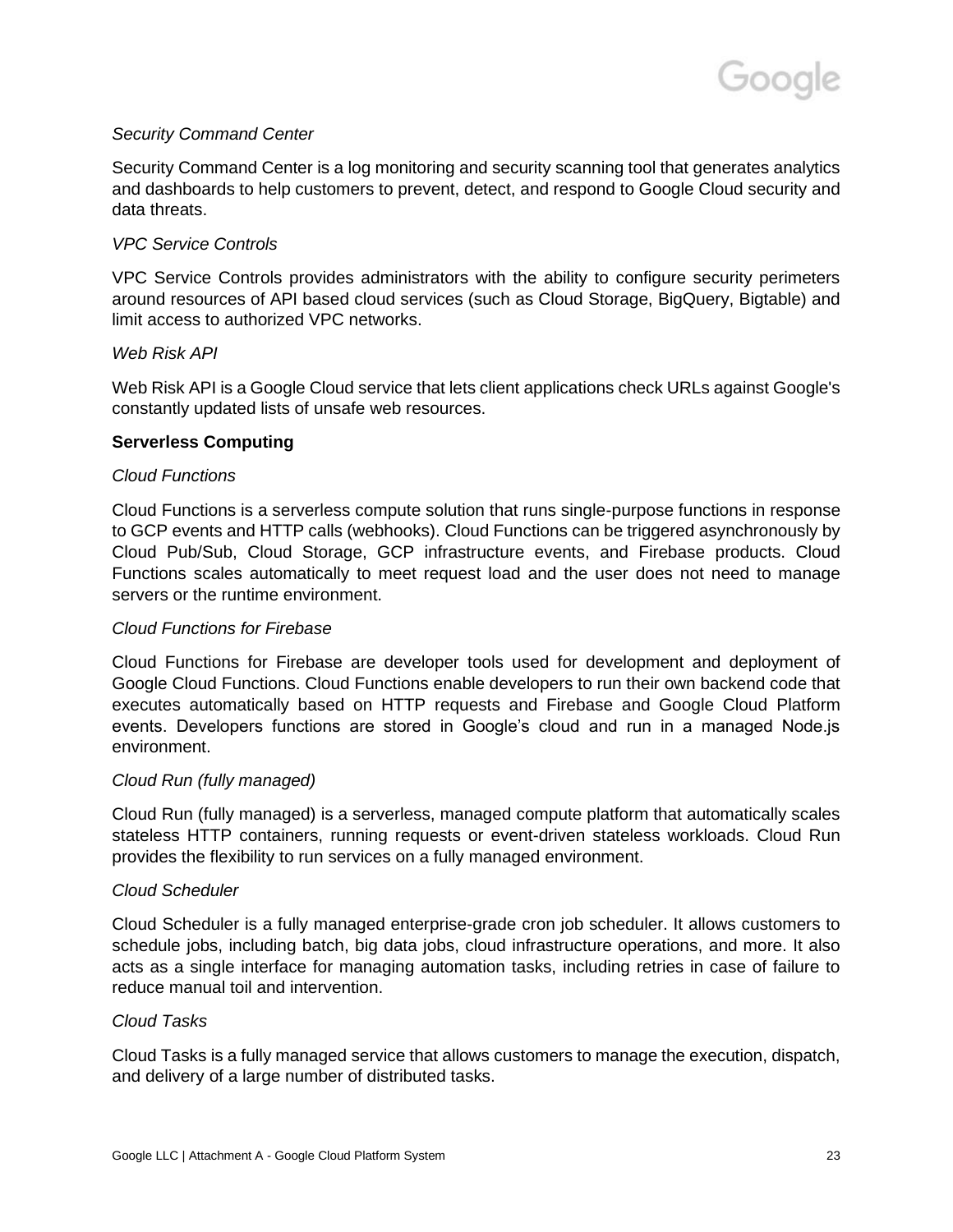

# **DataStream**

DataStream is a serverless and easy-to-use change data capture (CDC) and replication service that allows you to synchronize data streams across heterogeneous databases and applications reliably and with minimal latency. DataStream supports streaming changes to data from Oracle and MySQL databases into Cloud Storage.

#### *Eventarc*

Eventarc is a fully-managed service for eventing on Google Cloud Platform. Eventarc connects various Google Cloud services together, allowing source services (e.g., Cloud Storage) to emit events that are delivered to target services (e.g., Cloud Run or Cloud Functions).

#### *Workflows*

Workflows is a fully-managed service for reliably executing sequences of operations across microservices, Google Cloud services, and HTTP-based APIs

#### **Storage**

#### *Cloud Filestore*

Cloud Filestore is a service for fully managed Network File System (NFS) file servers for use with applications running on Compute Engine virtual machines (VMs) instances or Google Kubernetes Engine clusters.

#### *Cloud Storage*

Cloud Storage is Google Cloud Platform's unified object/blob storage. It is a RESTful service for storing and accessing data on Google Cloud Platform's infrastructure. It combines the simplicity of a consistent API and latency across different storage classes with reliability, scalability, performance and security of Google Cloud Platform.

#### *Cloud Storage for Firebase*

Cloud Storage for Firebase adds customizable Google security (via Firebase Security Rules for Cloud Storage) to file uploads and downloads for Firebase apps. Cloud Storage for Firebase is backed by Google Cloud Storage, a service for storing and accessing data on Google's infrastructure.

#### *Persistent Disk*

Persistent Disk provides a persistent virtual disk for use with Google Compute Engine and Google Kubernetes Engine compute instances. It is available in both SSD (Solid State Drive) and HDD (Hard Disk Drive) variations.

# **Other**

# *Cloud Billing*

Cloud Billing provides methods to programmatically manage billing for projects on the Google Cloud Platform.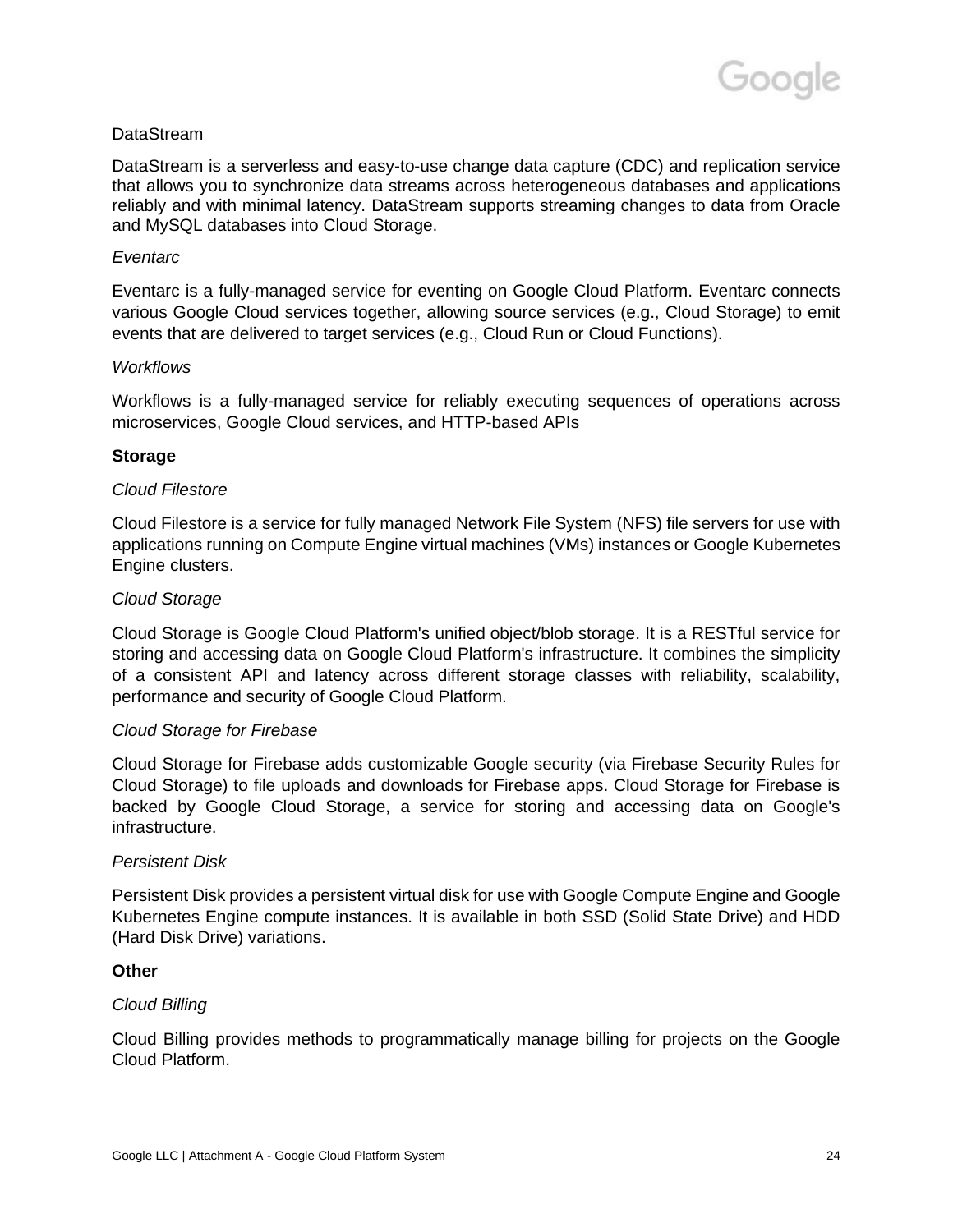# *Earth Engine*

Earth Engine combines a multi-petabyte catalog of satellite imagery and geospatial datasets with planetary-scale analysis capabilities. Scientists, researchers, and developers can use Earth Engine to detect changes, map trends, and quantify differences on the Earth's surface.

# *GCP Marketplace*

Google Cloud Platform (GCP) Marketplace offers ready-to-go development stacks, solutions, and services from third-party partners and Google to accelerate development. It enables the deployment of production-grade solutions, obtains direct access to partner support, and receives a single bill for both GCP and third-party services.

# **Data Centers**

The above products are serviced from data centers operated by Google around the world. Below is a list of Google's production data center locations that host the above products and operations for Google Cloud Platform:

- Arcola (VA), United States of America
- Ashburn (1) (VA), United States of America
- Ashburn (2) (VA), United States of America
- Ashburn (3) (VA), United States of America
- Atlanta (1) (GA), United States of America
- Atlanta (2) (GA), United States of America
- Changhua, Taiwan
- Clarksville (TN), United States of America
- Council Bluffs (1) (IA), United States of America
- Council Bluffs (2) (IA), United States of America
- Delhi, India
- Dublin, Ireland
- Eemshaven, Groningen, the Netherlands
- Frankfurt (1), Hesse, Germany
- Frankfurt (2), Hesse, Germany
- Frankfurt (3), Hesse, Germany
- Frankfurt (4), Hesse, Germany
- Frankfurt (5), Hesse, Germany
- Frankfurt (6), Hesse, Germany
- Fredericia, Denmark<sup>+</sup>
- Ghlin, Hainaut, Belgium
- Hamina, Finland
- Henderson (NV), United States of America
- Hong Kong (1), Hong Kong
- Hong Kong (2), Hong Kong
- Hong Kong  $(3)$ , Hong Kong<sup>+</sup>
- Jakarta, Indonesia
- Koto-ku (1), Tokyo, Japan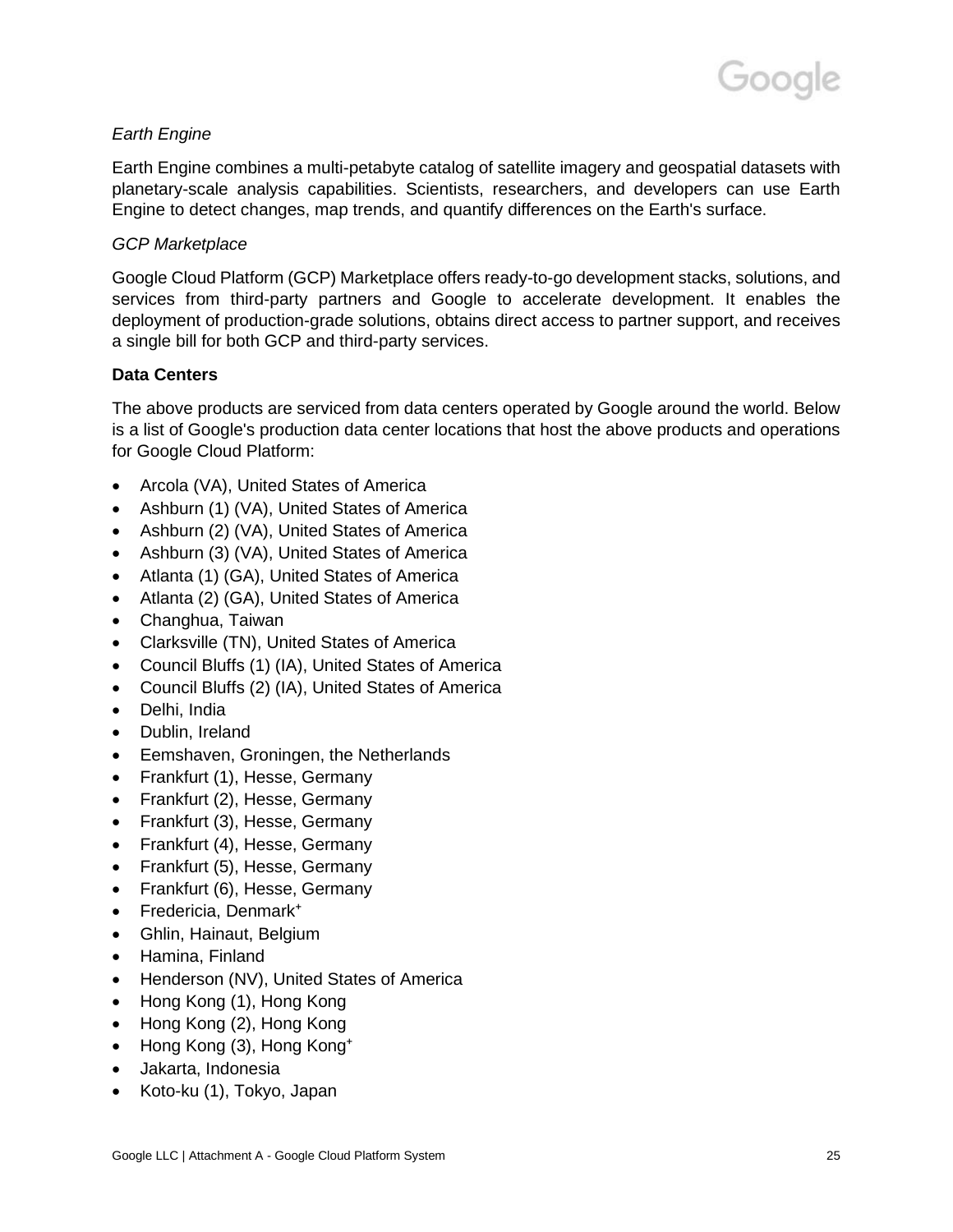- Koto-ku (2), Tokyo, Japan
- Koto-ku  $(3)$ , Tokyo, Japan $<sup>+</sup>$ </sup>
- Las Vegas (NV), United States of America
- Leesburg (VA), United States of America
- Lenoir (NC), United States of America
- Lok Yang Way, Singapore<sup>+</sup>
- London (1), United Kingdom
- London (2), United Kingdom
- London (3), United Kingdom
- London (4), United Kingdom
- London (5), United Kingdom
- London (6), United Kingdom
- Los Angeles (1) (CA), United States of America
- Los Angeles (2) (CA), United States of America<sup>+</sup>
- Melbourne, Victoria, Australia
- Middenmeer, Netherlands
- Midlothian (TX), United States of America
- Moncks Corner (SC), United States of America
- Montreal, Quebec, Canada
- Mumbai, India
- New Albany (OH), United States of America
- Osaka, Japan
- Osasco, Brazil
- Papillion (NE), United States of America
- Pryor Creek (OK), United States of America
- Quilicura, Santiago, Chile
- Reno (NV), United States of America<sup>+</sup>
- Salt Lake City (UT), United States of America
- Seoul, South Korea
- Sydney (1), NSW, Australia
- Sydney (2), NSW, Australia
- Sydney (3), NSW, Australia
- The Dalles (1) (OR), United States of America
- The Dalles (2) (OR), United States of America
- Toronto, Ontario, Canada
- Vinhedo, Brazil
- Warsaw (1), Poland
- Warsaw (2), Poland
- Wenya, Singapore
- Widows Creek (AL), United States of America
- Zurich, Switzerland

⁺ Indicates data centers in scope only for the period 1 May 2021 through 31 October 2021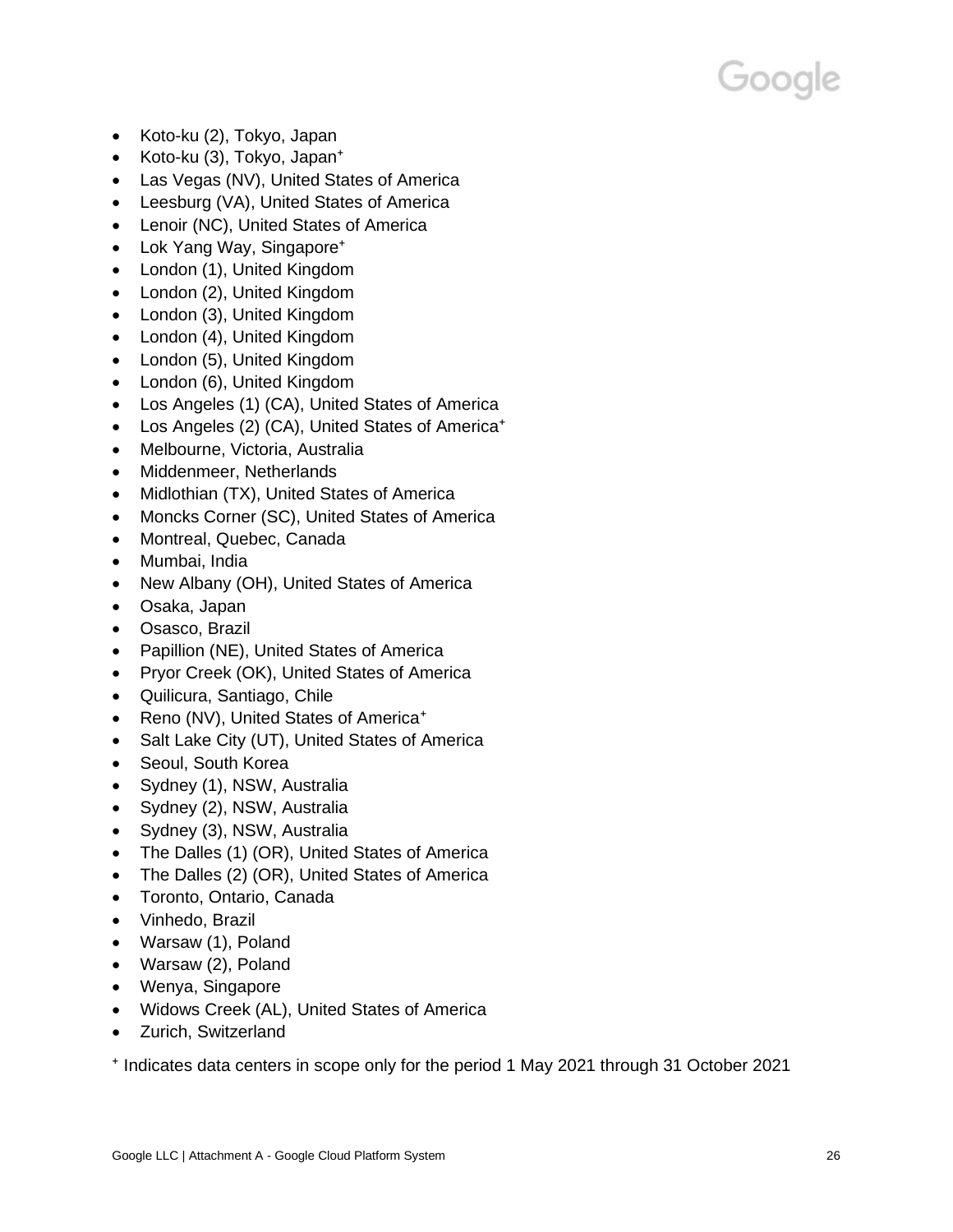# **Infrastructure**

Google Cloud Platform runs in a multi-tenant, distributed environment. Rather than segregating user entity data to one machine or set of machines, data from all user entities is distributed amongst a shared infrastructure. For Google Cloud Platform, this is achieved through a Google distributed file system designed to store extremely large amounts of data across many servers. User entity data is then stored in large distributed databases, built on top of this file system.

# **Data Centers and Redundancy**

Google maintains consistent policies and standards across its data centers for physical security to help protect production servers, network devices and network connections within Google data centers.

Redundant architecture exists such that data is replicated in real-time to at least two (2) geographically dispersed data centers. The data centers are connected through multiple encrypted network links and interfaces. This provides high availability by dynamically load balancing across those sites. Google uses monitoring mechanisms that provide details such as resource footprint, central processing unit capacity, and random-access memory availability to monitor resource availability across their data centers and to validate that data has been replicated to more than one location.

# **Authentication and Access**

Strong authentication and access controls are implemented to restrict access to Google Cloud Platform production systems, internal support tools, and customer data. Machine-level access restriction relies on a Google-developed distributed authentication service based on Transport Layer Security (TLS) certificates, which helps to positively identify the resource access requester. This service also offers transport encryption to enhance data confidentiality in transit. Data traffic is encrypted between Google production facilities.

Google follows a formal process to grant or revoke employee access to Google resources. Lightweight Directory Access Protocol (LDAP), Kerberos, and a Google proprietary system which utilizes Secure Shell (SSH) and TLS certificates help provide secure and flexible access mechanisms. These mechanisms are designed to grant access rights to systems and data only to authorized users.

Both user and internal access to customer data is restricted through the use of unique user account IDs. Access to sensitive systems and applications requires two-factor authentication in the form of a unique user account ID, strong passwords, security keys and/or certificates. Periodic reviews of access lists are implemented to help ensure access to customer data is appropriate and authorized. Access to production machines, network devices and support tools is managed via an access group management system. Membership in these groups must be approved by respective group administrators. User group memberships are reviewed on a semiannual basis under the direction of the group administrators.

# **Change Management**

Change Management policies, including code reviews and emergency changes, are in place, and procedures for tracking, testing, approving, and validating changes are documented and implemented appropriately. Changes are developed and deployed utilizing source code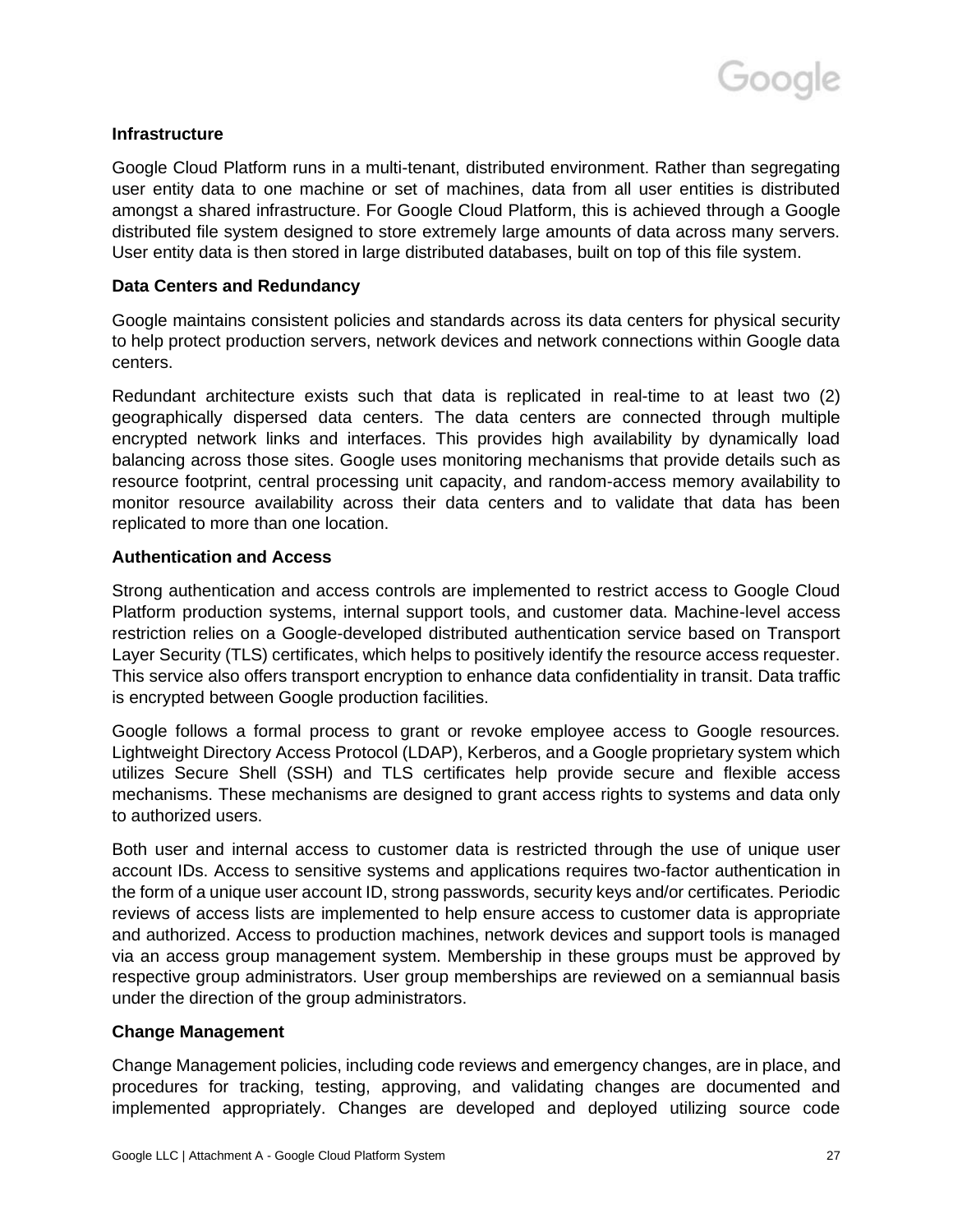

management systems and release workflow automation tools to manage source code, documentation, release labeling and other functions. Google requires all production-impacting code changes to be reviewed and approved by a separate technical resource, other than the developer, to evaluate quality and accuracy of changes. Further, all application and configuration changes are tested prior to migration to the production environment. Following a successful pass of tests, multiple binaries are then grouped into a candidate and deployed to production through a release.

# **Data**

Google provides controls at each level of data storage, access, and transfer. Google has established training programs for privacy and information security to support data confidentiality. All employees are required to complete these training programs at the time of joining the organization and annually thereafter. All new products and product feature launches that include collection, processing, or sharing of user data are required to go through an internal design review process that defines retention and deletion timelines. This review is performed by legal and privacy teams. In addition to the preventative controls, Google has also established detective measures like incident response processes to report and handle events related to security. Google establishes agreements, including nondisclosure agreements, for preserving confidentiality of information and software exchange with external parties.

# **Network Architecture and Management**

The Google Cloud Platform system architecture utilizes a fully redundant network infrastructure. Google has implemented perimeter devices to protect the Google network from external attacks. Network monitoring mechanisms are in place to prevent and disconnect access to the Google network from unauthorized devices.

# **People**

Google has implemented a process-based service quality environment designed to deliver the Google Cloud Platform products to customers. The fundamentals underlying the services provided are the adoption of standardized, repeatable processes; the hiring and development of highly skilled resources; and leading industry practices. Google has established internal compliance teams utilizing scalable processes to efficiently manage core infrastructure and product-related security, availability, confidentiality, and privacy controls.

Formal organizational structures exist and are available to Google employees on the Company's intranet. The intranet provides drill-down functionality for identifying employees in the functional operations team. Google has developed and documented formal policies, procedures, and job descriptions for operational areas including data center operations, security administration, system and hardware change management, hiring, training, performance appraisals, terminations, and incident escalation. These policies and procedures have been designed to segregate duties and enforce responsibilities based on job functionality. Policies and procedures are reviewed and updated as necessary.